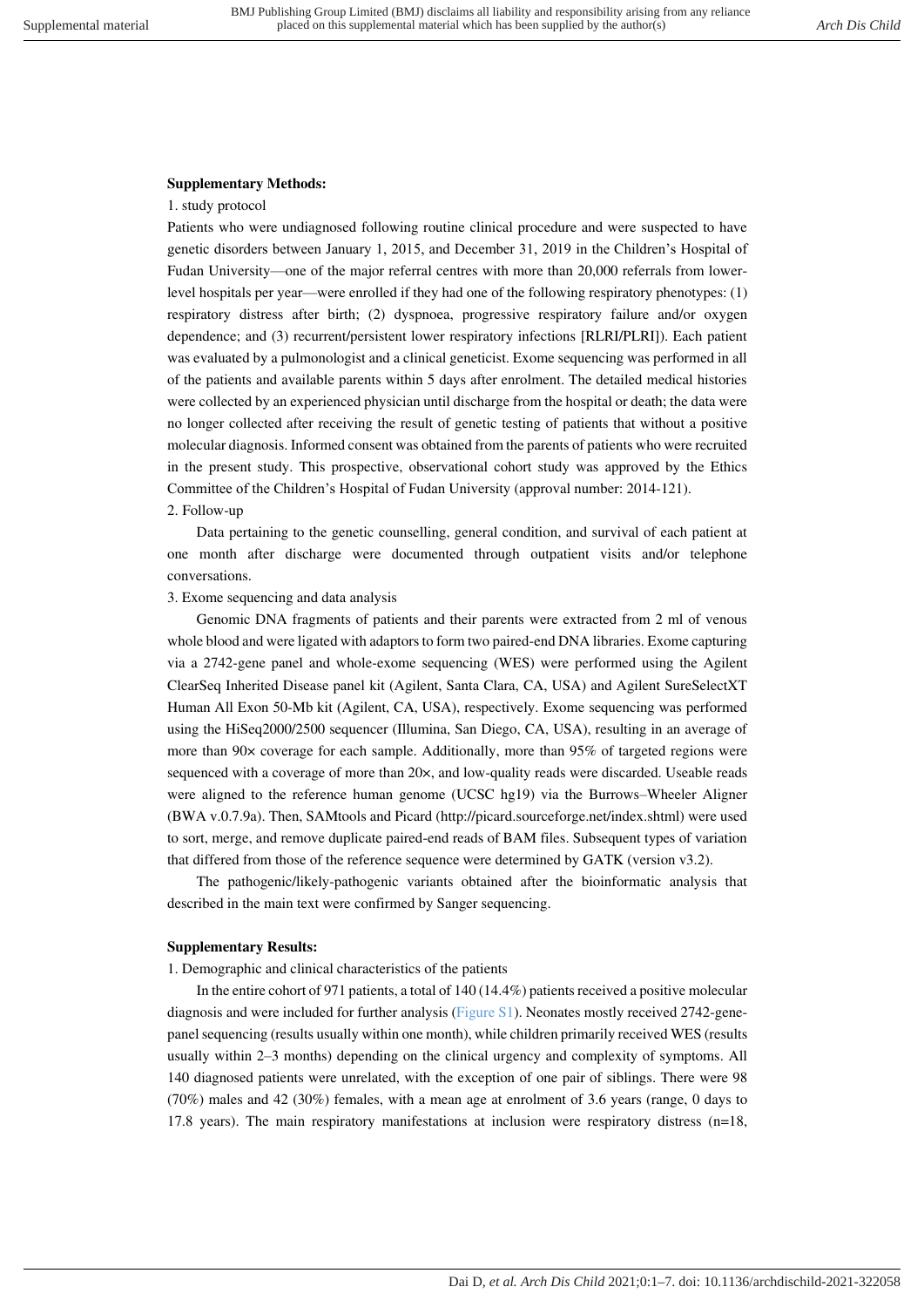12.9%), respiratory failure (n=18, 12.9%), and RLRI/PLRI (n=93, 66.4%), with the mean onset age shown in Table 1. Based on enrolment age, the 140 diagnosed patients were categorised into a neonatal group (age range, 0–1 months; n=31, 22.1%), infant group (age range, 1–12 months; n=38, 27.1%), and children group (age range, 12 months–18 years; n=71, 50.7%). The most prevalent phenotype in each group is shown in Table 1.

| <b>Inheritance Pattern</b>    | Number of probands (% of total) |
|-------------------------------|---------------------------------|
| <b>Autosomal dominant</b>     | 56 (40%)                        |
| De novo                       | 33                              |
| Inherited                     | 3                               |
| Inheritance unknown           | 20                              |
| <b>Autosomal recessive</b>    | 45 (32.1%)                      |
| Homozygous                    | 14                              |
| Compound heterozygous         | 31                              |
| X-linked                      | 38 (27.1%)                      |
| De novo                       | $\overline{2}$                  |
| Carrier mother                | 31                              |
| Inheritance unknown           | 5                               |
| <b>Two diagnoses</b>          | $1(0.7\%)$                      |
| Autosomal dominant + X-linked | 1                               |

2. Table S1 Inheritance pattern of disorders in 140 patients provided by exome sequencing.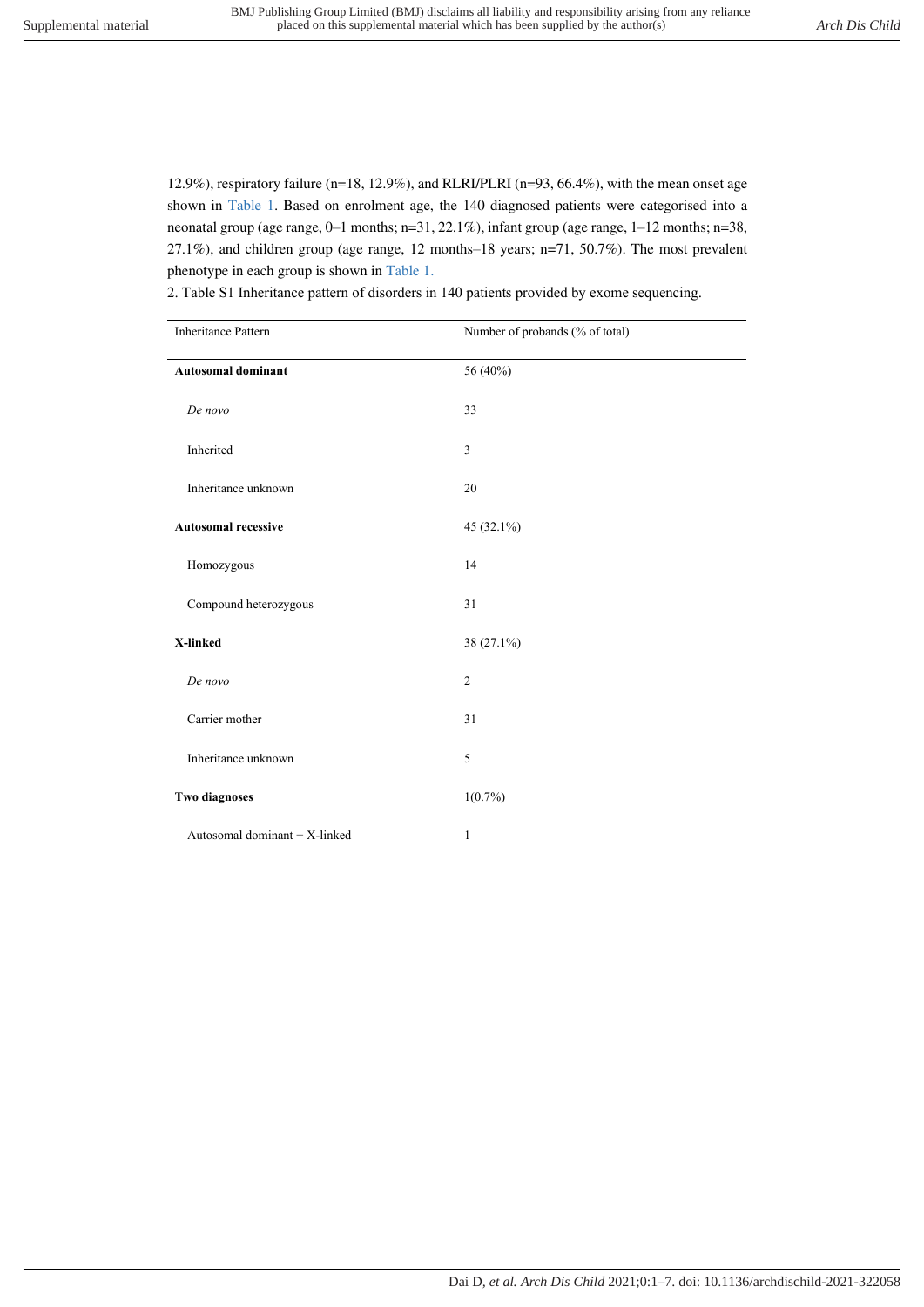| classificati<br>procedures could be taken<br>diagnosis<br>e pattern<br>nt<br>age (day)<br>num<br>on<br>ber<br>AR<br>ABCA3<br>LP<br>NA<br>28<br>P001<br>NG 011790.1(NM 001<br>Hom<br>Redirection of care/diagnosis<br>Glucocorticoid/hydroxychloroq<br>uine/azitromycin<br>089.3):c.3862+1G>C<br>explained death<br>ABCA3<br>LP<br>AR<br>Hom<br>NA<br>28<br>Glucocorticoid/hydroxychloroq<br>P <sub>002</sub><br>NG_011790.1(NM_001<br>Redirection of care/diagnosis<br>explained death<br>uine/azitromycin<br>089.3):c.3862+1G>C<br>LP<br><b>ACVRL1</b><br>Het<br>AD<br>NA<br>3604<br>P087<br>NM 000020.3:exon3:c.<br>Tyrosine kinase inhibitors<br>199C>T(p.R67W)<br>(Nintdanib, Pazopanib, etc.)<br>$\operatorname{AGL}$<br>$\mathbf{P}$<br>${\sf AR}$<br>NA<br>283<br>P <sub>063</sub><br>NM_000642.3:exon20:c<br>Het<br>High protein intake $\approx 25\%$ of<br>.2590C>T(p.R864X)<br>energy)<br><b>AGL</b><br>${\bf P}$<br>AR<br>Het<br>NA<br>283<br>P063<br>NM 000642.3:exon3:c.<br>High protein intake $\sim 25\%$ of<br>118C > T(p.Q40X)<br>energy)<br>$\mathbf{ATM}$<br>$\mathbf{P}$<br>Het<br>AD/AR<br>2184<br>P088<br>NM_000051.4:exon62:c<br>Maternal<br>.8929_8930insT(p.E297<br>$7Vfs*3$<br>$\mathbf{P}$<br><b>ATM</b><br>Het<br>AD/AR<br>2184<br>P088<br>NM_000051.4:exon62:c<br>Maternal<br>.8918_8927del(p.R2973<br>$Mfs*9$<br><b>ATM</b><br>$\, {\bf P}$<br>Het<br>P088<br>NM_000051.4:exon19:c<br>AD/AR<br>Paternal<br>2184<br>.2872G>T(p.E958X)<br><b>BTK</b><br>NM_000061.3:exon18:c<br>LP<br><b>XLR</b><br>440<br>Hemi<br>P <sub>061</sub><br>Maternal<br>.1764G>C(p.W588C) | patie | gene | variant information | variants | zygo | inheritanc | origin | molecular | specific medical procedures taken | possible medically actionable |
|---------------------------------------------------------------------------------------------------------------------------------------------------------------------------------------------------------------------------------------------------------------------------------------------------------------------------------------------------------------------------------------------------------------------------------------------------------------------------------------------------------------------------------------------------------------------------------------------------------------------------------------------------------------------------------------------------------------------------------------------------------------------------------------------------------------------------------------------------------------------------------------------------------------------------------------------------------------------------------------------------------------------------------------------------------------------------------------------------------------------------------------------------------------------------------------------------------------------------------------------------------------------------------------------------------------------------------------------------------------------------------------------------------------------------------------------------------------------------------------------------------------------------------------------------------------------------------------------------|-------|------|---------------------|----------|------|------------|--------|-----------|-----------------------------------|-------------------------------|
|                                                                                                                                                                                                                                                                                                                                                                                                                                                                                                                                                                                                                                                                                                                                                                                                                                                                                                                                                                                                                                                                                                                                                                                                                                                                                                                                                                                                                                                                                                                                                                                                   |       |      |                     |          |      |            |        |           |                                   |                               |
|                                                                                                                                                                                                                                                                                                                                                                                                                                                                                                                                                                                                                                                                                                                                                                                                                                                                                                                                                                                                                                                                                                                                                                                                                                                                                                                                                                                                                                                                                                                                                                                                   |       |      |                     |          |      |            |        |           |                                   |                               |
|                                                                                                                                                                                                                                                                                                                                                                                                                                                                                                                                                                                                                                                                                                                                                                                                                                                                                                                                                                                                                                                                                                                                                                                                                                                                                                                                                                                                                                                                                                                                                                                                   |       |      |                     |          |      |            |        |           |                                   |                               |
|                                                                                                                                                                                                                                                                                                                                                                                                                                                                                                                                                                                                                                                                                                                                                                                                                                                                                                                                                                                                                                                                                                                                                                                                                                                                                                                                                                                                                                                                                                                                                                                                   |       |      |                     |          |      |            |        |           |                                   |                               |
|                                                                                                                                                                                                                                                                                                                                                                                                                                                                                                                                                                                                                                                                                                                                                                                                                                                                                                                                                                                                                                                                                                                                                                                                                                                                                                                                                                                                                                                                                                                                                                                                   |       |      |                     |          |      |            |        |           |                                   |                               |
|                                                                                                                                                                                                                                                                                                                                                                                                                                                                                                                                                                                                                                                                                                                                                                                                                                                                                                                                                                                                                                                                                                                                                                                                                                                                                                                                                                                                                                                                                                                                                                                                   |       |      |                     |          |      |            |        |           |                                   |                               |
|                                                                                                                                                                                                                                                                                                                                                                                                                                                                                                                                                                                                                                                                                                                                                                                                                                                                                                                                                                                                                                                                                                                                                                                                                                                                                                                                                                                                                                                                                                                                                                                                   |       |      |                     |          |      |            |        |           |                                   |                               |
|                                                                                                                                                                                                                                                                                                                                                                                                                                                                                                                                                                                                                                                                                                                                                                                                                                                                                                                                                                                                                                                                                                                                                                                                                                                                                                                                                                                                                                                                                                                                                                                                   |       |      |                     |          |      |            |        |           |                                   |                               |
|                                                                                                                                                                                                                                                                                                                                                                                                                                                                                                                                                                                                                                                                                                                                                                                                                                                                                                                                                                                                                                                                                                                                                                                                                                                                                                                                                                                                                                                                                                                                                                                                   |       |      |                     |          |      |            |        |           |                                   |                               |
|                                                                                                                                                                                                                                                                                                                                                                                                                                                                                                                                                                                                                                                                                                                                                                                                                                                                                                                                                                                                                                                                                                                                                                                                                                                                                                                                                                                                                                                                                                                                                                                                   |       |      |                     |          |      |            |        |           |                                   |                               |
|                                                                                                                                                                                                                                                                                                                                                                                                                                                                                                                                                                                                                                                                                                                                                                                                                                                                                                                                                                                                                                                                                                                                                                                                                                                                                                                                                                                                                                                                                                                                                                                                   |       |      |                     |          |      |            |        |           |                                   |                               |
|                                                                                                                                                                                                                                                                                                                                                                                                                                                                                                                                                                                                                                                                                                                                                                                                                                                                                                                                                                                                                                                                                                                                                                                                                                                                                                                                                                                                                                                                                                                                                                                                   |       |      |                     |          |      |            |        |           |                                   |                               |
|                                                                                                                                                                                                                                                                                                                                                                                                                                                                                                                                                                                                                                                                                                                                                                                                                                                                                                                                                                                                                                                                                                                                                                                                                                                                                                                                                                                                                                                                                                                                                                                                   |       |      |                     |          |      |            |        |           |                                   |                               |
|                                                                                                                                                                                                                                                                                                                                                                                                                                                                                                                                                                                                                                                                                                                                                                                                                                                                                                                                                                                                                                                                                                                                                                                                                                                                                                                                                                                                                                                                                                                                                                                                   |       |      |                     |          |      |            |        |           |                                   |                               |
|                                                                                                                                                                                                                                                                                                                                                                                                                                                                                                                                                                                                                                                                                                                                                                                                                                                                                                                                                                                                                                                                                                                                                                                                                                                                                                                                                                                                                                                                                                                                                                                                   |       |      |                     |          |      |            |        |           |                                   |                               |
|                                                                                                                                                                                                                                                                                                                                                                                                                                                                                                                                                                                                                                                                                                                                                                                                                                                                                                                                                                                                                                                                                                                                                                                                                                                                                                                                                                                                                                                                                                                                                                                                   |       |      |                     |          |      |            |        |           |                                   |                               |
|                                                                                                                                                                                                                                                                                                                                                                                                                                                                                                                                                                                                                                                                                                                                                                                                                                                                                                                                                                                                                                                                                                                                                                                                                                                                                                                                                                                                                                                                                                                                                                                                   |       |      |                     |          |      |            |        |           |                                   |                               |
|                                                                                                                                                                                                                                                                                                                                                                                                                                                                                                                                                                                                                                                                                                                                                                                                                                                                                                                                                                                                                                                                                                                                                                                                                                                                                                                                                                                                                                                                                                                                                                                                   |       |      |                     |          |      |            |        |           |                                   |                               |
|                                                                                                                                                                                                                                                                                                                                                                                                                                                                                                                                                                                                                                                                                                                                                                                                                                                                                                                                                                                                                                                                                                                                                                                                                                                                                                                                                                                                                                                                                                                                                                                                   |       |      |                     |          |      |            |        |           |                                   |                               |
|                                                                                                                                                                                                                                                                                                                                                                                                                                                                                                                                                                                                                                                                                                                                                                                                                                                                                                                                                                                                                                                                                                                                                                                                                                                                                                                                                                                                                                                                                                                                                                                                   |       |      |                     |          |      |            |        |           |                                   |                               |
|                                                                                                                                                                                                                                                                                                                                                                                                                                                                                                                                                                                                                                                                                                                                                                                                                                                                                                                                                                                                                                                                                                                                                                                                                                                                                                                                                                                                                                                                                                                                                                                                   |       |      |                     |          |      |            |        |           |                                   |                               |
|                                                                                                                                                                                                                                                                                                                                                                                                                                                                                                                                                                                                                                                                                                                                                                                                                                                                                                                                                                                                                                                                                                                                                                                                                                                                                                                                                                                                                                                                                                                                                                                                   |       |      |                     |          |      |            |        |           |                                   |                               |
|                                                                                                                                                                                                                                                                                                                                                                                                                                                                                                                                                                                                                                                                                                                                                                                                                                                                                                                                                                                                                                                                                                                                                                                                                                                                                                                                                                                                                                                                                                                                                                                                   |       |      |                     |          |      |            |        |           |                                   |                               |

3. Table S2 The detailed information of genetic findings in 140 molecular positive patients and specific medical procedures taken and possible taken.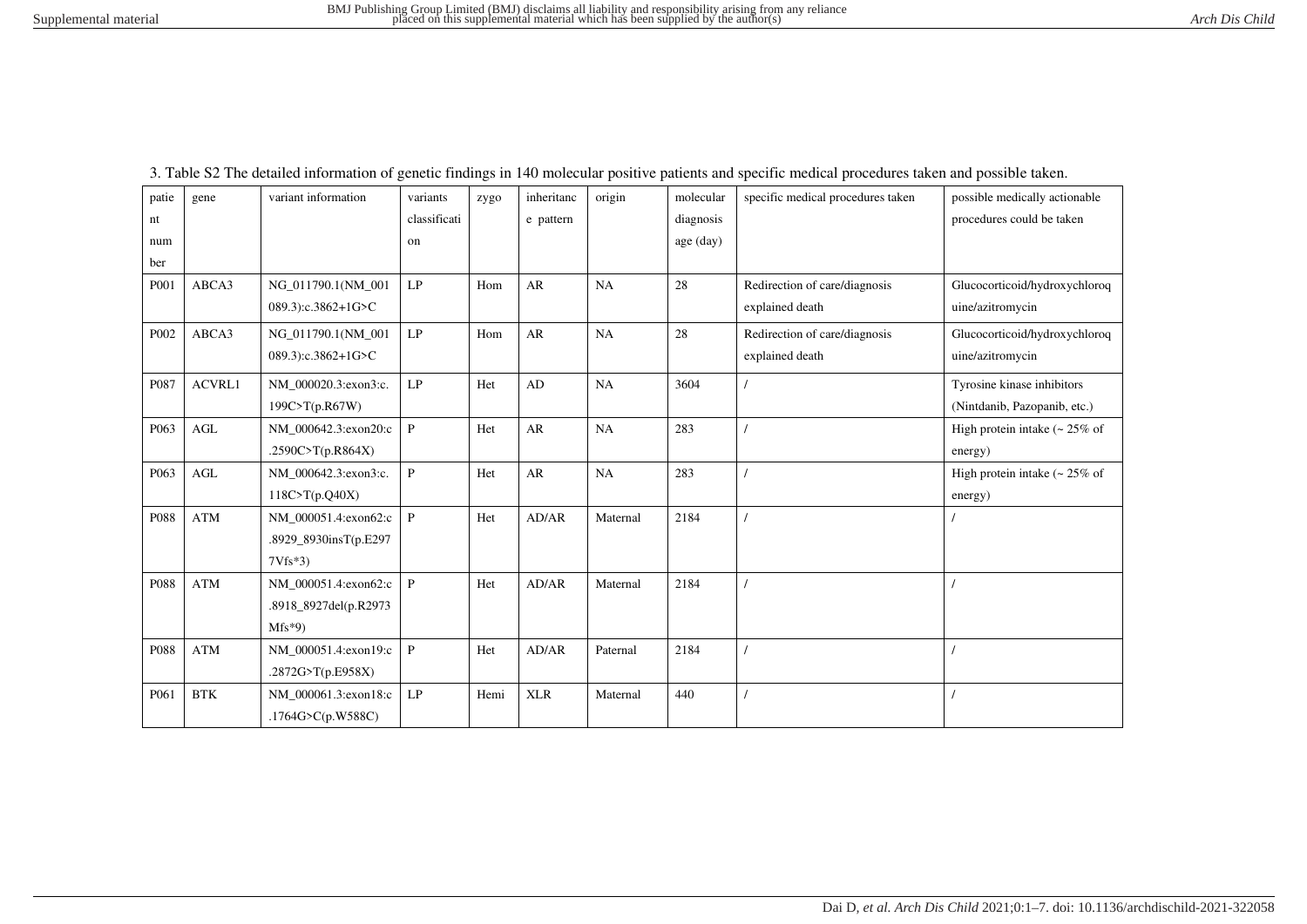| P089 | <b>BTK</b>           | NM_000061.3:exon12:c<br>.1039del(p.A347Lfs*56 | $\mathbf{P}$ | Hemi | <b>XLR</b> | Maternal                    | 705  |  |
|------|----------------------|-----------------------------------------------|--------------|------|------------|-----------------------------|------|--|
| P090 | <b>BTK</b>           | NM_000061.3:exon2:c.<br>118T>G(p.Y40D)        | $\mathbf{P}$ | Hemi | <b>XLR</b> | Maternal                    | 879  |  |
| P091 | $\operatorname{BTK}$ | NM 000061.3:exon11:c<br>.919dup(p.R307Kfs*16) | $\mathbf{P}$ | Hemi | <b>XLR</b> | Maternal/Sis<br>ter(Normal) | 1489 |  |
| P092 | $\operatorname{BTK}$ | NM_000061.3:exon12:c<br>.1039G>C(p.A347P)     | P            | Hemi | <b>XLR</b> | NA                          | 1884 |  |
| P093 | $\operatorname{BTK}$ | NM_000061.3:exon2:c.<br>37C > T(p.R13X)       | $\mathbf{P}$ | Hemi | <b>XLR</b> | Maternal                    | 2118 |  |
| P094 | $\operatorname{BTK}$ | NM_000061.3:exon14:c<br>.1181C>A( $p.S394X$ ) | $\, {\bf P}$ | Hemi | <b>XLR</b> | Maternal                    | 2193 |  |
| P095 | $\operatorname{BTK}$ | NM_000061.3:exon2:c.<br>119A > G(p.Y40C)      | P            | Hemi | <b>XLR</b> | Maternal                    | 2485 |  |
| P096 | $\operatorname{BTK}$ | NM_000061.3:exon15:c<br>.1558C>T(p.R520X)     | P            | Hemi | <b>XLR</b> | Maternal                    | 4786 |  |
| P097 | $\operatorname{BTK}$ | NM_000061.3:exon2:c.<br>82C>T(p.R28C)         | $\mathbf{P}$ | Hemi | <b>XLR</b> | Maternal                    | 5238 |  |
| P098 | $\operatorname{BTK}$ | NG_009616.1(NM_000<br>061.3):c.1751-1G>C      | $\mathbf{P}$ | Hemi | <b>XLR</b> | Maternal                    | 5244 |  |
| P099 | <b>BTK</b>           | NM_000061.3:exon15:c<br>.1506C>A(p.C502X)     | $\mathbf{P}$ | Hemi | <b>XLR</b> | Maternal                    | 5518 |  |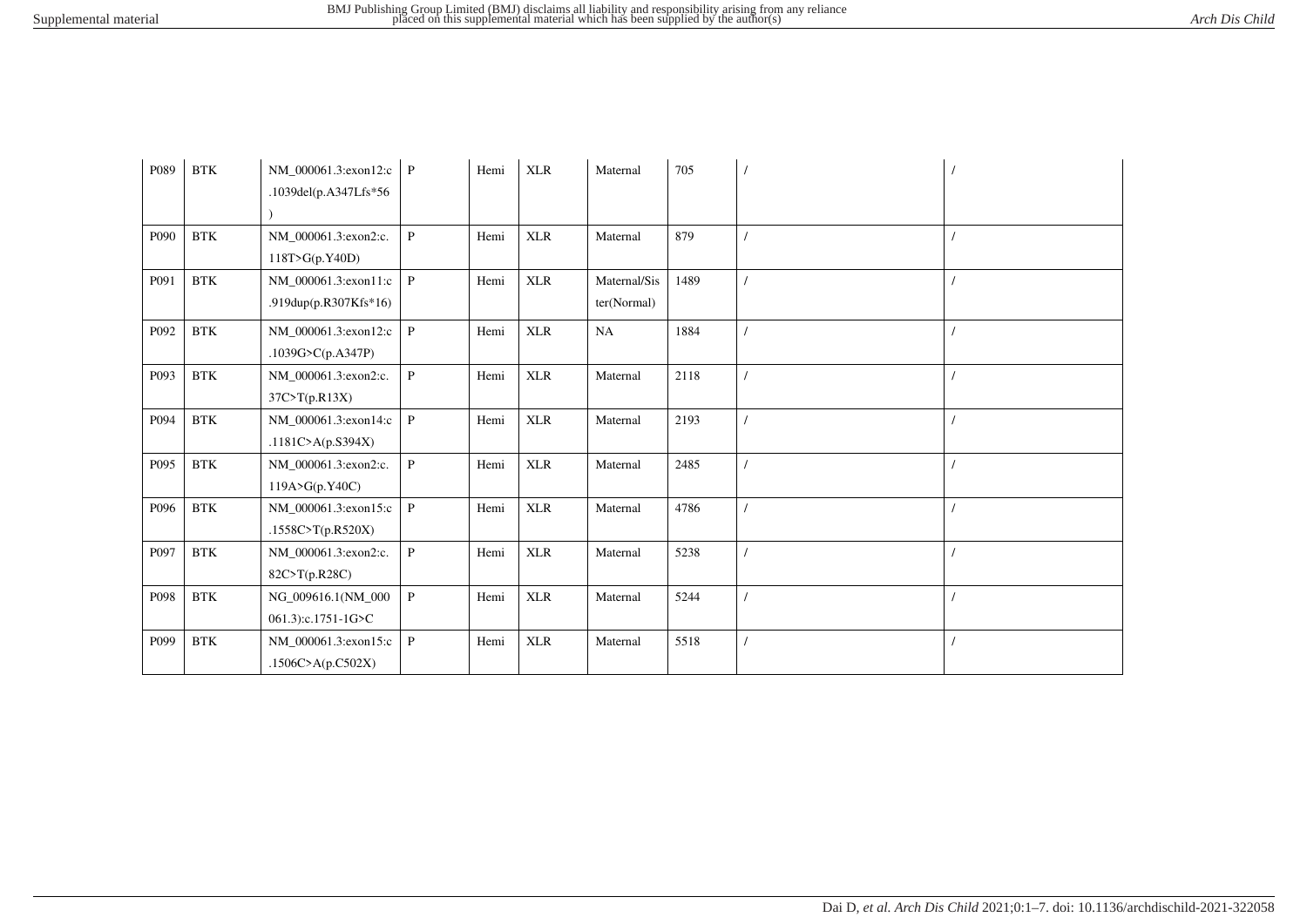| P074             | CCDC103     | NM 213607.3:exon3:c.    | LP                     | Hom | AR    | Maternal/Pa   | 803  | Airway clearance therapy and |  |
|------------------|-------------|-------------------------|------------------------|-----|-------|---------------|------|------------------------------|--|
|                  |             | $170$ _175delinsGG(p.K5 |                        |     |       | ternal        |      | administration of acute and  |  |
|                  |             | 7Rfs*121)               |                        |     |       |               |      | prophylactic antibiotics     |  |
| P <sub>075</sub> | CCDC114     | NM 144577.4:exon7:c.    | LP                     | Het | AR    | Maternal      | 1005 | Airway clearance therapy and |  |
|                  |             | 702_705dup(p.P236Afs    |                        |     |       |               |      | administration of acute and  |  |
|                  |             | $*11)$                  |                        |     |       |               |      | prophylactic antibiotics     |  |
| P075             | CCDC114     | NG_033251.1(NM_144      | <b>VUS</b>             | Het | AR    | Paternal      | 1005 | Airway clearance therapy and |  |
|                  |             | 577.4):c.-41-2A>C       |                        |     |       |               |      | administration of acute and  |  |
|                  |             |                         |                        |     |       |               |      | prophylactic antibiotics     |  |
| P076             | CCDC40      | NM 017950.4:exon6:c.    | $\mathrm{L}\mathrm{P}$ | Het | AR    | Maternal      | 6535 | Airway clearance therapy and |  |
|                  |             | 901C>T(p.R301X)         |                        |     |       |               |      | administration of acute and  |  |
|                  |             |                         |                        |     |       |               |      | prophylactic antibiotics     |  |
| P076             | CCDC40      | NM 017950.4:exon20:c    | <b>VUS</b>             | Het | AR    | Paternal      | 6535 | Airway clearance therapy and |  |
|                  |             | .3224T>C(p.L1075P)      |                        |     |       |               |      | administration of acute and  |  |
|                  |             |                         |                        |     |       |               |      | prophylactic antibiotics     |  |
| P077             | <b>CFTR</b> | NM 000492.4:exon14:c    | P                      | Het | AD/AR | De novo       | 3761 | Airway clearance therapy and |  |
|                  |             | .2052dup(p.Q685Tfs*4)   |                        |     |       |               |      | administration of acute and  |  |
|                  |             |                         |                        |     |       |               |      | prophylactic antibiotics     |  |
| P077             | <b>CFTR</b> | NM_000492.4:exon8:c.    | $\mathbf{P}$           | Het | AD/AR | Maternal      | 3761 | Airway clearance therapy and |  |
|                  |             | 935_937del(p.F312del)   |                        |     |       |               |      | administration of acute and  |  |
|                  |             |                         |                        |     |       |               |      | prophylactic antibiotics     |  |
| P078             | <b>CFTR</b> | NM_000492.4:exon3:c.    | $\mathbf{P}$           | Hom | AD/AR | Maternal/Pa   | 4445 | Airway clearance therapy and |  |
|                  |             | 263T>G(p.L88X)          |                        |     |       | ternal/Sister |      | administration of acute and  |  |
|                  |             |                         |                        |     |       | (het)         |      | prophylactic antibiotics     |  |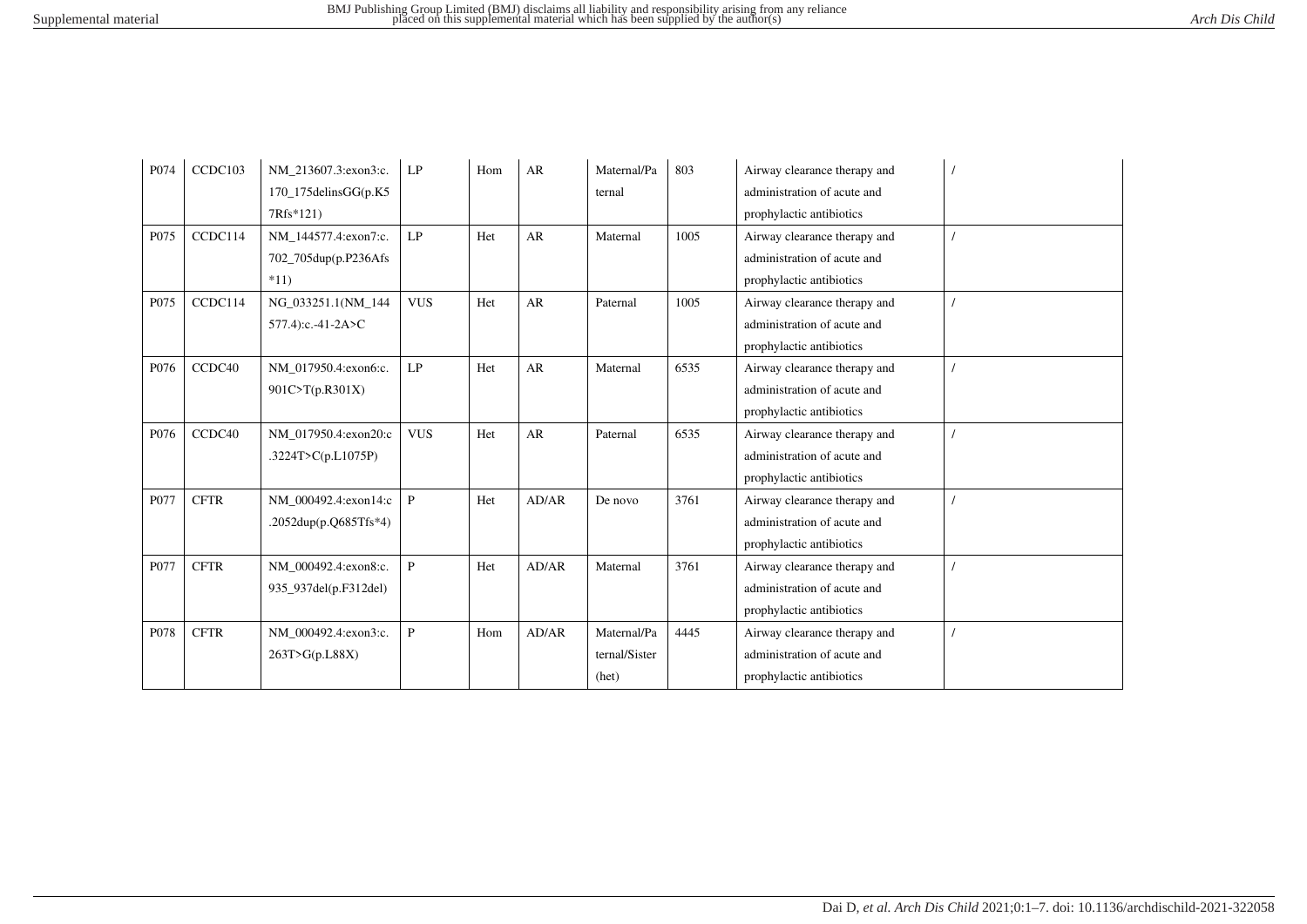| P079             | <b>CFTR</b> | NG_016465.4(NM_000    | $\mathbf{P}$  | Hom | AD/AR                  | NA      | 6461 | Airway clearance therapy and |                                |
|------------------|-------------|-----------------------|---------------|-----|------------------------|---------|------|------------------------------|--------------------------------|
|                  |             | 492.4):c.2988+1G>A    |               |     |                        |         |      | administration of acute and  |                                |
|                  |             |                       |               |     |                        |         |      | prophylactic antibiotics     |                                |
| P023             | CHD7        | NG 007009.1(NM 017    | $\mathbf{P}$  | Het | AD                     | De novo | 31   | Redirection of care          | Monitoring other malformations |
|                  |             | 780.4):c.2957+5G>A    |               |     |                        |         |      |                              | and specialized nursing        |
| P024             | CHD7        | NM 017780.4:exon12:c  | $\mathbf{P}$  | Het | AD                     | NA      | 34   |                              | Monitoring other malformations |
|                  |             | .3106C>T $(p.R1036X)$ |               |     |                        |         |      |                              | and specialized nursing        |
| P025             | CHD7        | NM_017780.4:exon31:c  | LP            | Het | AD                     | NA      | 44   | Redirection of care          | Monitoring other malformations |
|                  |             | .6416dup(p.N2139Kfs*  |               |     |                        |         |      |                              | and specialized nursing        |
|                  |             | 27)                   |               |     |                        |         |      |                              |                                |
| P <sub>026</sub> | CHD7        | NM 017780.4:exon31:c  | $\mathbf{P}$  | Het | AD                     | NA      | 47   | Redirection of care          | Monitoring other malformations |
|                  |             | .6165_6166del(p.Y2056 |               |     |                        |         |      |                              | and specialized nursing        |
|                  |             | $Pfs*3)$              |               |     |                        |         |      |                              |                                |
| P <sub>027</sub> | CHD7        | NM 017780.4:exon31:c  | LP            | Het | AD                     | NA      | 48   | Redirection of care          | Monitoring other malformations |
|                  |             | .6135_6153dup(p.S205  |               |     |                        |         |      |                              | and specialized nursing        |
|                  |             | $2Dfs*14$             |               |     |                        |         |      |                              |                                |
| P028             | CHD7        | NM 017780.4:exon34:c  | $\mathbf{P}$  | Het | AD                     | De novo | 48   | Diagnosis explained death    | Monitoring other malformations |
|                  |             | .7192C>G(p.R2398G)    |               |     |                        |         |      |                              | and specialized nursing        |
| P <sub>029</sub> | CHD7        | NM 017780.4:exon15:c  | $\mathrm{LP}$ | Het | $\mathbf{A}\mathbf{D}$ | NA      | 56   |                              | Monitoring other malformations |
|                  |             | .3634_3637del(p.N1212 |               |     |                        |         |      |                              | and specialized nursing        |
|                  |             | $Ffs*30$              |               |     |                        |         |      |                              |                                |
| P070             | CHD7        | NM_017780.4:exon8:c.  | $\mathbf{P}$  | Het | AD                     | NA      | 87   | Diagnosis explained death    | Monitoring other malformations |
|                  |             | 2504_2508del(p.Y835S  |               |     |                        |         |      |                              | and specialized nursing        |
|                  |             | $fs*14)$              |               |     |                        |         |      |                              |                                |
| P073             | CHD7        | NM_017780.4:exon32:c  | $\mathbf{P}$  | Het | AD                     | NA      | 223  |                              | Monitoring other malformations |
|                  |             | .6850C>T(p.R2284X)    |               |     |                        |         |      |                              | and specialized nursing        |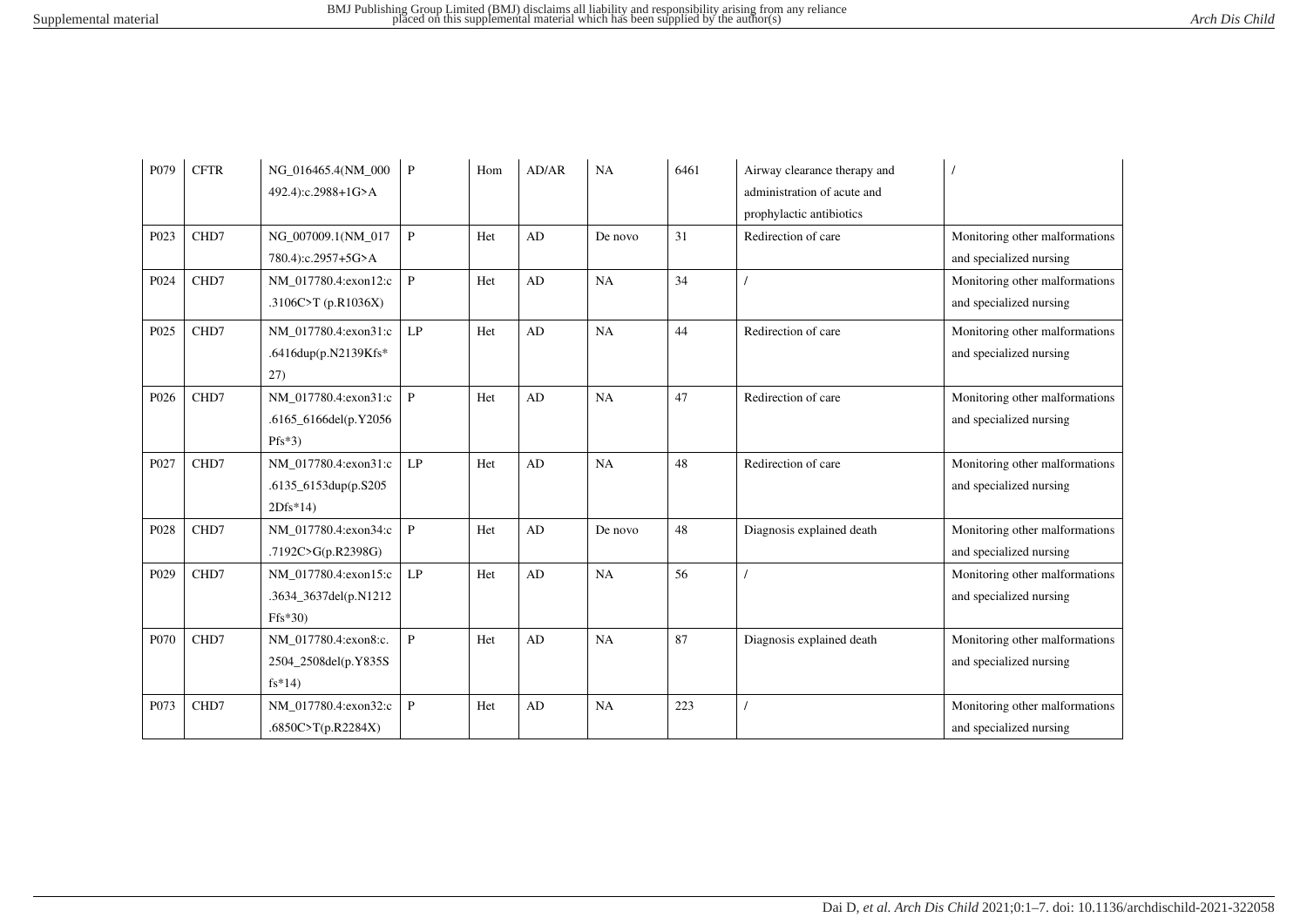| P <sub>0</sub> 30 | COL2A1           | NG_008072.1(NM_001<br>844.5):c.2050-1G>C                  | $\mathbf{P}$  | Het | AD/AR     | De novo  | 31 | Prevention and evaluation of joint<br>damage and ocular lesions |                                                                   |
|-------------------|------------------|-----------------------------------------------------------|---------------|-----|-----------|----------|----|-----------------------------------------------------------------|-------------------------------------------------------------------|
| P031              | COL2A1           | NM 001844.5:exon23:c<br>.1420_1430del(p.G474P<br>$fs*10)$ | $\mathbf{P}$  | Het | AD        | NA       | 52 | Prevention and evaluation of joint<br>damage and ocular lesions |                                                                   |
| P016              | CPS <sub>1</sub> | NM 001875.5:exon18:c<br>.2161C>T(p.R721X)                 | $\mathbf{P}$  | Het | AR        | NA       | 28 | Diagnosis explained death                                       | Hemodialysis and medicine<br>therapy (N-carbamyl-L-<br>glutamate) |
| P016              | CPS <sub>1</sub> | NM 001875.5:exon30:c<br>.3572C>A(p.A1191D)                | LP            | Het | <b>AR</b> | NA       | 28 | Diagnosis explained death                                       | Hemodialysis and medicine<br>therapy (N-carbamyl-L-<br>glutamate) |
| P017              | CPS1             | NM_001875.5:exon28:c<br>.3443T>A( $p.M1148K$ )            | P             | Hom | AR        | Maternal | 35 | Diagnosis explained death                                       | Hemodialysis and medicine<br>therapy (N-carbamyl-L-<br>glutamate) |
| P018              | CPS1             | NM 001875.5:exon32:c<br>.3875A>G(p.H1292R)                | LP            | Het | AR        | Paternal | 36 | Diagnosis explained death                                       | Hemodialysis and medicine<br>therapy (N-carbamyl-L-<br>glutamate) |
| P018              | CPS1             | NM 001875.5:exon37:c<br>.4325_4327dup(p.N144<br>2dup)     | P             | Het | AR        | NA       | 36 | Diagnosis explained death                                       | Hemodialysis and medicine<br>therapy (N-carbamyl-L-<br>glutamate) |
| P018              | CPS <sub>1</sub> | NM_001875.5:exon20:c<br>.2440C>T(p.R814W)                 | $\mathrm{LP}$ | Het | AR        | NA       | 36 | Diagnosis explained death                                       | Hemodialysis and medicine<br>therapy (N-carbamyl-L-<br>glutamate) |
| P015              | CPT <sub>2</sub> | NM_000098.3:exon4:c.<br>1033G>A(p.G345R)                  | LP            | Het | AR        | NA       | 28 | Diagnosis explained death                                       | Medicine therapy (Bezafibrate)                                    |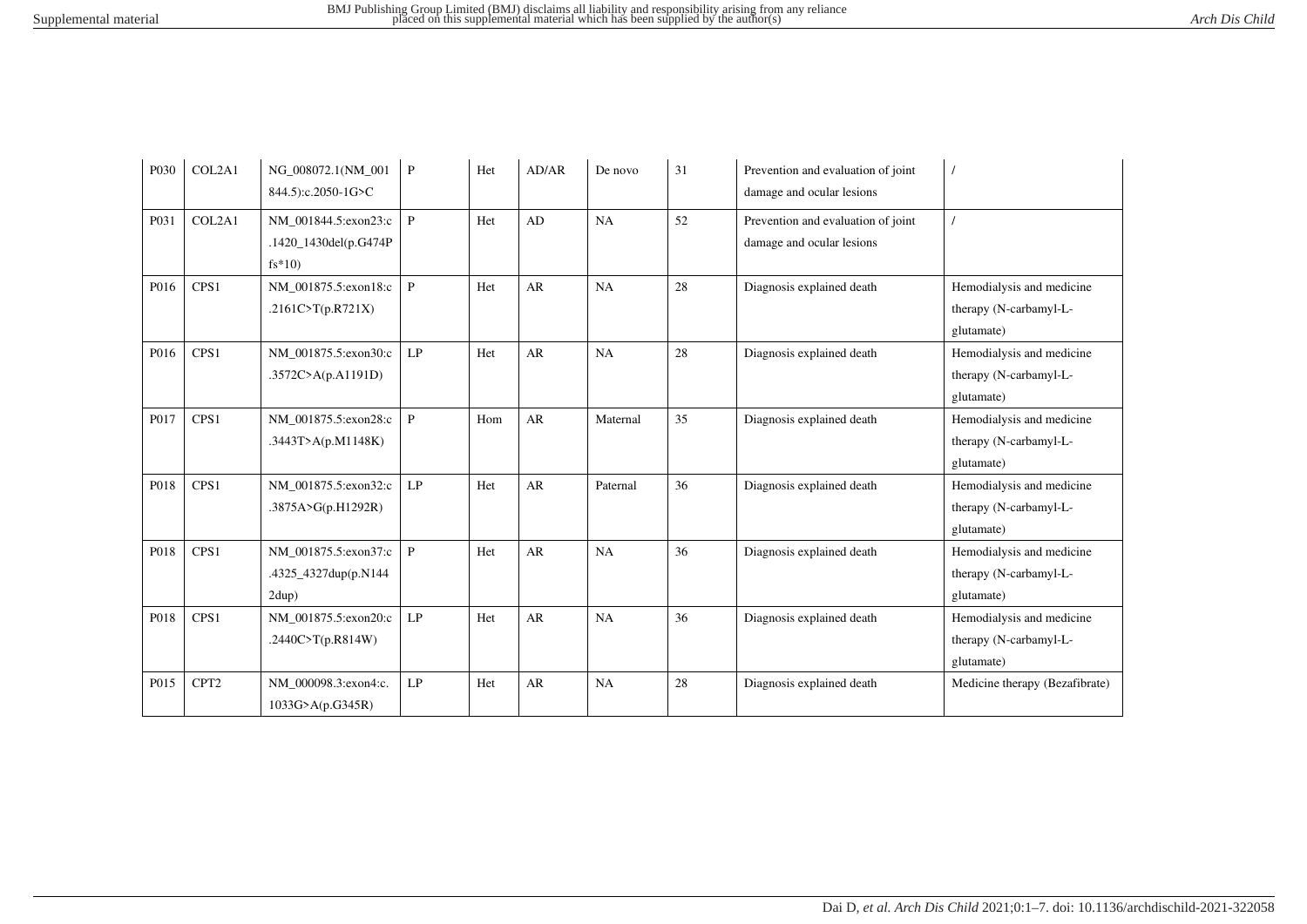| P015             | CPT <sub>2</sub> | NM_000098.3:exon4:c.  | LP           | Het   | AR         | NA           | 28   | Diagnosis explained death           | Medicine therapy (Bezafibrate) |
|------------------|------------------|-----------------------|--------------|-------|------------|--------------|------|-------------------------------------|--------------------------------|
|                  |                  | 764A>G(p.D255G)       |              |       |            |              |      |                                     |                                |
| P072             | <b>CREBBP</b>    | NG 009873.2(NM 004    | $\mathbf{P}$ | Het   | AD         | De novo      | 217  | Prevention of renal and eye         |                                |
|                  |                  | 380.3):c.1941+1G>T    |              |       |            |              |      | phenotypes, recurrent respiratory   |                                |
|                  |                  |                       |              |       |            |              |      | infections, sleep apnea, and cancer |                                |
|                  |                  |                       |              |       |            |              |      | risk                                |                                |
| P043             | <b>CYBB</b>      | NG_009065.1(NM_000    | $\mathbf{P}$ | Hemi  | <b>XLR</b> | Maternal/Sis | 70   | Medicine therapy (IFN-gamma)        | Avoiding BCG vaccination       |
|                  |                  | 397.4):c.253-2A>C     |              |       |            | ter(Normal)  |      |                                     |                                |
| P045             | <b>CYBB</b>      | NM 000397.4:exon7:c.  | $\mathbf{P}$ | Mosai | <b>XLR</b> | De novo      | 257  |                                     | Avoiding BCG vaccination       |
|                  |                  | 779C>T(p.P260L)       |              | c     |            |              |      |                                     |                                |
| P049             | <b>CYBB</b>      | NG_009065.1(NM_000    | $\, {\bf P}$ | Hemi  | <b>XLR</b> | Maternal     | 392  | Umbilical cord blood stem cell      | Avoiding BCG vaccination       |
|                  |                  | 397.4):c.484-1G>C     |              |       |            |              |      | transplantation                     |                                |
| P <sub>050</sub> | <b>CYBB</b>      | NM_000397.4:exon7:c.  | $\mathbf{P}$ | Hemi  | <b>XLR</b> | Maternal     | 126  | Umbilical cord blood stem cell      | Avoiding BCG vaccination       |
|                  |                  | 771C > A(p.C257X)     |              |       |            |              |      | transplantation                     |                                |
| P056             | <b>CYBB</b>      | NM_000397.4:exon5:c.  | $\mathbf{P}$ | Hemi  | <b>XLR</b> | Maternal     | 384  |                                     | Avoiding BCG vaccination       |
|                  |                  | 388C>T(p.R130X)       |              |       |            |              |      |                                     |                                |
| P059             | <b>CYBB</b>      | NM 000397.4:exon9:c.  | $\mathbf{P}$ | Hemi  | <b>XLR</b> | Maternal     | 258  | Ongoing transplantation             | Avoiding BCG vaccination       |
|                  |                  | 1038del(p.E347Rfs*39) |              |       |            |              |      |                                     |                                |
| P <sub>100</sub> | <b>CYBB</b>      | NM 000397.4:exon11:c  | LP           | Hemi  | <b>XLR</b> |              | 503  | Peripheral blood stem cell          | Avoiding BCG vaccination       |
|                  |                  | .1414G>A( $p.G472S$ ) |              |       |            |              |      | transplantation                     |                                |
| P100             | <b>CYBB</b>      | NG_009065.1(NM_000    | $\, {\bf P}$ | Hemi  | <b>XLR</b> | Maternal/Br  | 503  | Peripheral blood stem cell          | Avoiding BCG vaccination       |
|                  |                  | 397.4):c.1315-1G>T    |              |       |            | other(Norm   |      | transplantation                     |                                |
|                  |                  |                       |              |       |            | al)          |      |                                     |                                |
| P <sub>101</sub> | <b>CYBB</b>      | NM_000397.4:exon7:c.  | $\, {\bf P}$ | Hemi  | <b>XLR</b> | Maternal     | 1063 |                                     | Avoiding BCG vaccination       |
|                  |                  | 676C > T(p.R226X)     |              |       |            |              |      |                                     |                                |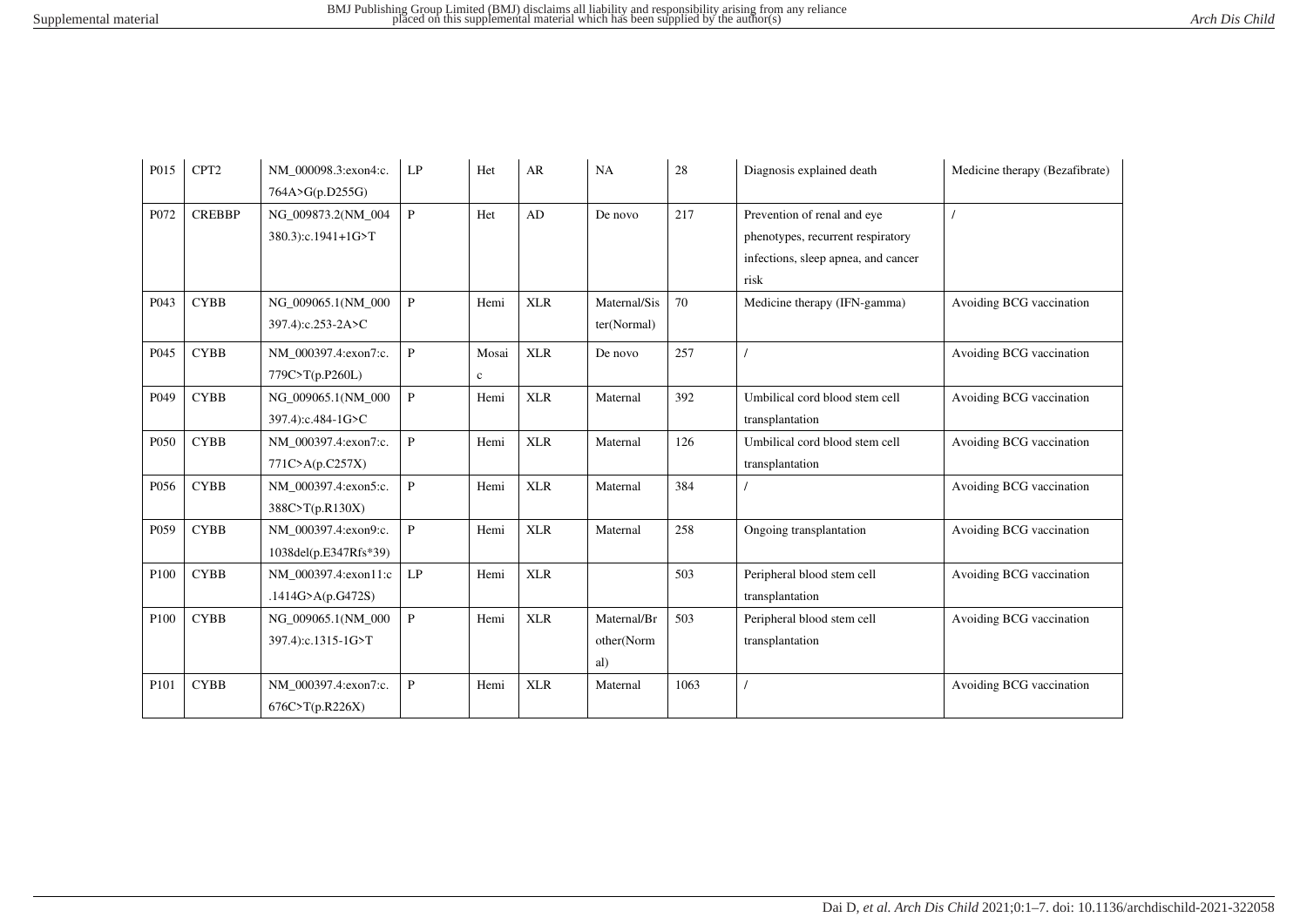| P102 | <b>CYBB</b> | NG_009065.1(NM_000<br>397.4):c.674+5G>A                   | $\mathbf{P}$ | Hemi | <b>XLR</b> | Maternal/Br<br>other(Norm<br>al) | 1110 | Ongoing transplantation                           | Avoiding BCG vaccination |
|------|-------------|-----------------------------------------------------------|--------------|------|------------|----------------------------------|------|---------------------------------------------------|--------------------------|
| P103 | <b>CYBB</b> | NM 000397.4:exon6:c.<br>560_567dup(p.I190Yfs)<br>$*2)$    | $\mathbf{P}$ | Hemi | <b>XLR</b> | Maternal                         | 1642 |                                                   | Avoiding BCG vaccination |
| P104 | <b>CYBB</b> | NG_009065.1(NM_000<br>397.4):c.252+1G>C                   | $\, {\bf P}$ | Hemi | <b>XLR</b> | Maternal                         | 2129 | Umbilical cord blood stem cell<br>transplantation | Avoiding BCG vaccination |
| P035 | DNAAF3      | NM_001256714.1:exon<br>5:c.680del(p.L227Pfs*2<br>8)       | $\mathbf{P}$ | Hom  | AR         | Maternal/Pa<br>ternal            | 345  | Airway clearance therapy                          |                          |
| P080 | DNAAF3      | NM 001256714.1:exon<br>2:c.200C>A(p.S67Y)                 | LP           | Het  | AR         | Maternal                         | 565  | Airway clearance therapy                          |                          |
| P080 | DNAAF3      | NM_001256714.1:exon<br>6:c.811_815dup(p.R273<br>$Tfs*13)$ | $\mathbf{P}$ | Het  | AR         | Paternal                         | 565  | Airway clearance therapy                          |                          |
| P081 | DNAAF3      | NM 001256714.1:exon<br>6:c.811_815dup(p.R273<br>$Tfs*13$  | $\mathbf{P}$ | Het  | AR         | Maternal                         | 6105 | Airway clearance therapy                          |                          |
| P081 | DNAAF3      | NG_032759.1(NM_001<br>256714.1):c.325_369+5<br>9del       | $\mathbf{P}$ | Het  | AR         | Paternal                         | 6105 | Airway clearance therapy                          |                          |
| P082 | DNAH11      | NM_001277115.2:exon<br>55:c.9017C>T(p.T3006<br>$M$ )      | <b>VUS</b>   | Het  | ${\sf AR}$ | Paternal                         | 971  | Airway clearance therapy                          |                          |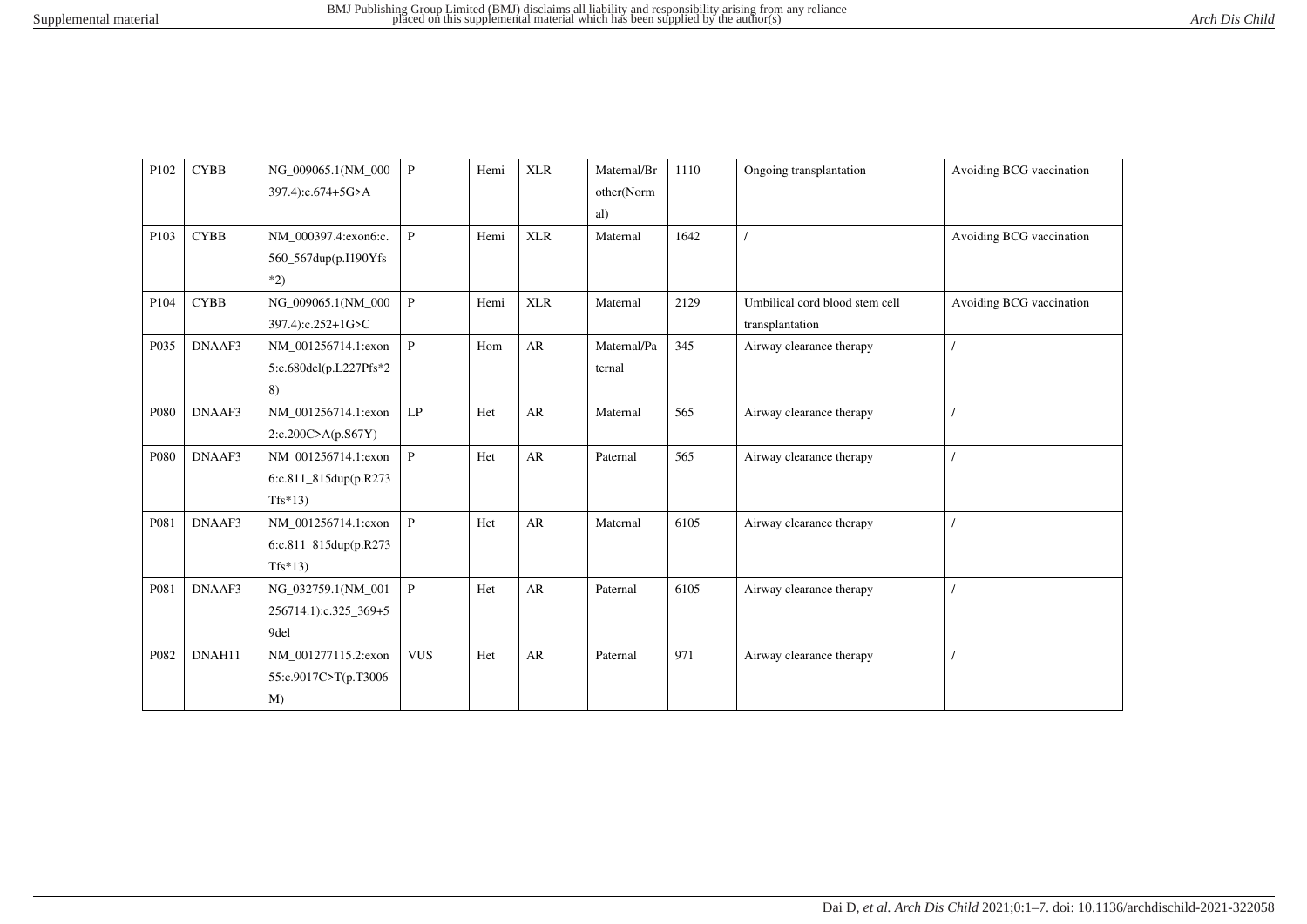| P082             | DNAH11       | NM_001277115.2:exon<br>45:c.7292G>T(p.S2431I                            | <b>VUS</b>    | Het | AR         | Paternal | 971  | Airway clearance therapy                                                                |                                                                                |
|------------------|--------------|-------------------------------------------------------------------------|---------------|-----|------------|----------|------|-----------------------------------------------------------------------------------------|--------------------------------------------------------------------------------|
| P082             | DNAH11       | NM_001277115.2:exon<br>82:c.13373C>T(p.P445<br>8L)                      | LP            | Het | ${\sf AR}$ | Maternal | 971  | Airway clearance therapy                                                                |                                                                                |
| P082             | DNAH11       | NM 001277115.2:exon<br>45:c.7364A>C(p.D2455<br>$\bf{A}$                 | <b>VUS</b>    | Het | AR         | Paternal | 971  | Airway clearance therapy                                                                |                                                                                |
| P083             | DNAH5        | NM 001369.2:exon14:c<br>.1852C>T(p.R618X)                               | $\mathbf{P}$  | Het | AR         | Maternal | 2371 | Airway clearance therapy                                                                |                                                                                |
| P083             | DNAH5        | NM_001369.2:exon37:c<br>.6139C>T(p.Q2047X)                              | $\mathbf{P}$  | Het | ${\sf AR}$ | Paternal | 2371 | Airway clearance therapy                                                                |                                                                                |
| P084             | DNAH5        | NM 001369.2:exon38:c<br>.6304C>T(p.R2102C)                              | LP            | Het | AR         | Paternal | 3142 | Airway clearance therapy and<br>administration of acute and<br>prophylactic antibiotics |                                                                                |
| P084             | DNAH5        | NG 013081.2(NM 001<br>369.2):c.278-<br>1_295delinsACAACAA<br><b>CAA</b> | $\mathrm{LP}$ | Het | AR         | Maternal | 3142 | Airway clearance therapy and<br>administration of acute and<br>prophylactic antibiotics |                                                                                |
| P032             | EFTUD2       | NG_032674.1(NM_004<br>247.4):c.869+1G>A                                 | $\, {\bf P}$  | Het | AD         | NA       | 35   |                                                                                         | Monitoring other abnormalities<br>and specialized nursing                      |
| P <sub>105</sub> | <b>ELANE</b> | NM_001972.4:exon3:c.<br>242G>C(p.R81P)                                  | $\mathbf{P}$  | Het | AD         | De novo  | 875  |                                                                                         | Hemopoietic stem cell<br>transplantation; Monitoring the<br>risk of developing |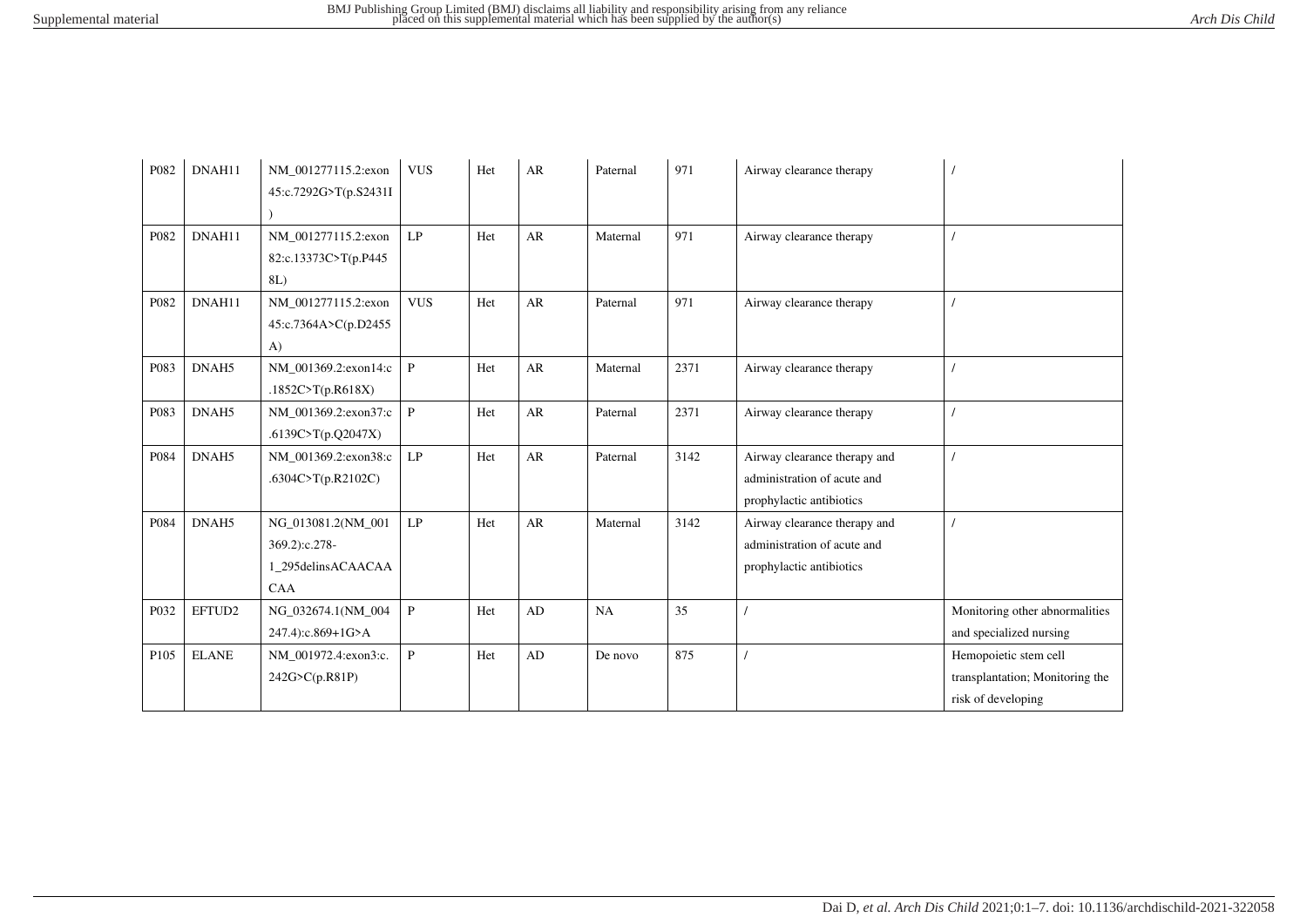|                  |              |                      |                            |     |            |          |      |                                       | myelodysplasia or acute<br>myelogenous leukemia |
|------------------|--------------|----------------------|----------------------------|-----|------------|----------|------|---------------------------------------|-------------------------------------------------|
| P106             | <b>ELANE</b> | NM_001972.4:exon2:c. | $\mathbf{P}$               | Het | AD         | De novo  | 1836 |                                       | Hemopoietic stem cell                           |
|                  |              | 158A>G(p.H53R)       |                            |     |            |          |      |                                       | transplantation; Monitoring the                 |
|                  |              |                      |                            |     |            |          |      |                                       | risk of developing                              |
|                  |              |                      |                            |     |            |          |      |                                       | myelodysplasia or acute                         |
|                  |              |                      |                            |     |            |          |      |                                       | myelogenous leukemia                            |
| P <sub>147</sub> | <b>EVC</b>   | NM 153717.3:exon19:c | $\, {\bf P}$               | Hom | AD/AR      | NA       | 30   |                                       |                                                 |
|                  |              | .2731C>T(p.R911X)    |                            |     |            |          |      |                                       |                                                 |
| P142             | FBN1         | NG_008805.2(NM_000   | $\, {\bf P}$               | Het | AD         | $\rm NA$ | 1325 |                                       |                                                 |
|                  |              | 138.5):c.6038-1G>A   |                            |     |            |          |      |                                       |                                                 |
| P143             | FBN1         | NM 000138.5:exon2:c. | $\, {\bf P}$               | Het | AD         | $\rm NA$ | 3601 |                                       |                                                 |
|                  |              | 2T>G(p.?)            |                            |     |            |          |      |                                       |                                                 |
| P144             | FBN1         | NM 000138.5:exon66:c | $\ensuremath{\mathrm{LP}}$ | Het | AD         | NA       | 6528 |                                       |                                                 |
|                  |              | .8557dup(p.Y2853Lfs* |                            |     |            |          |      |                                       |                                                 |
|                  |              | 5)                   |                            |     |            |          |      |                                       |                                                 |
| P005             | FOXF1        | NM_001451.3:exon1:c. | $\mathbf{P}$               | Het | AD         | NA       | 28   | Diagnosis explained death             |                                                 |
|                  |              | 147del(p.Y51Ifs*19)  |                            |     |            |          |      |                                       |                                                 |
| P064             | GAA          | NM_000152.5:exon19:c | $\mathbf{P}$               | Het | ${\sf AR}$ | Maternal | 260  | High-protein and raw corn starch diet | RhGAA (Myozyme)                                 |
|                  |              | .2662G>T(p.E888X)    |                            |     |            |          |      |                                       |                                                 |
| P064             | GAA          | NM_000152.5:exon4:c. | $\mathbf{P}$               | Het | ${\sf AR}$ | Paternal | 260  | High-protein and raw corn starch diet | RhGAA (Myozyme)                                 |
|                  |              | 796C>T(p.P266S)      |                            |     |            |          |      |                                       |                                                 |
| P <sub>065</sub> | GAA          | NM_000152.5:exon7:c. | $\, {\bf P}$               | Het | AR         | NA       | 362  | Prenatal diagnosis of amniocentesis   | High-protein diet and RhGAA                     |
|                  |              | 1082C>T(p.P361L)     |                            |     |            |          |      |                                       | (Myozyme)                                       |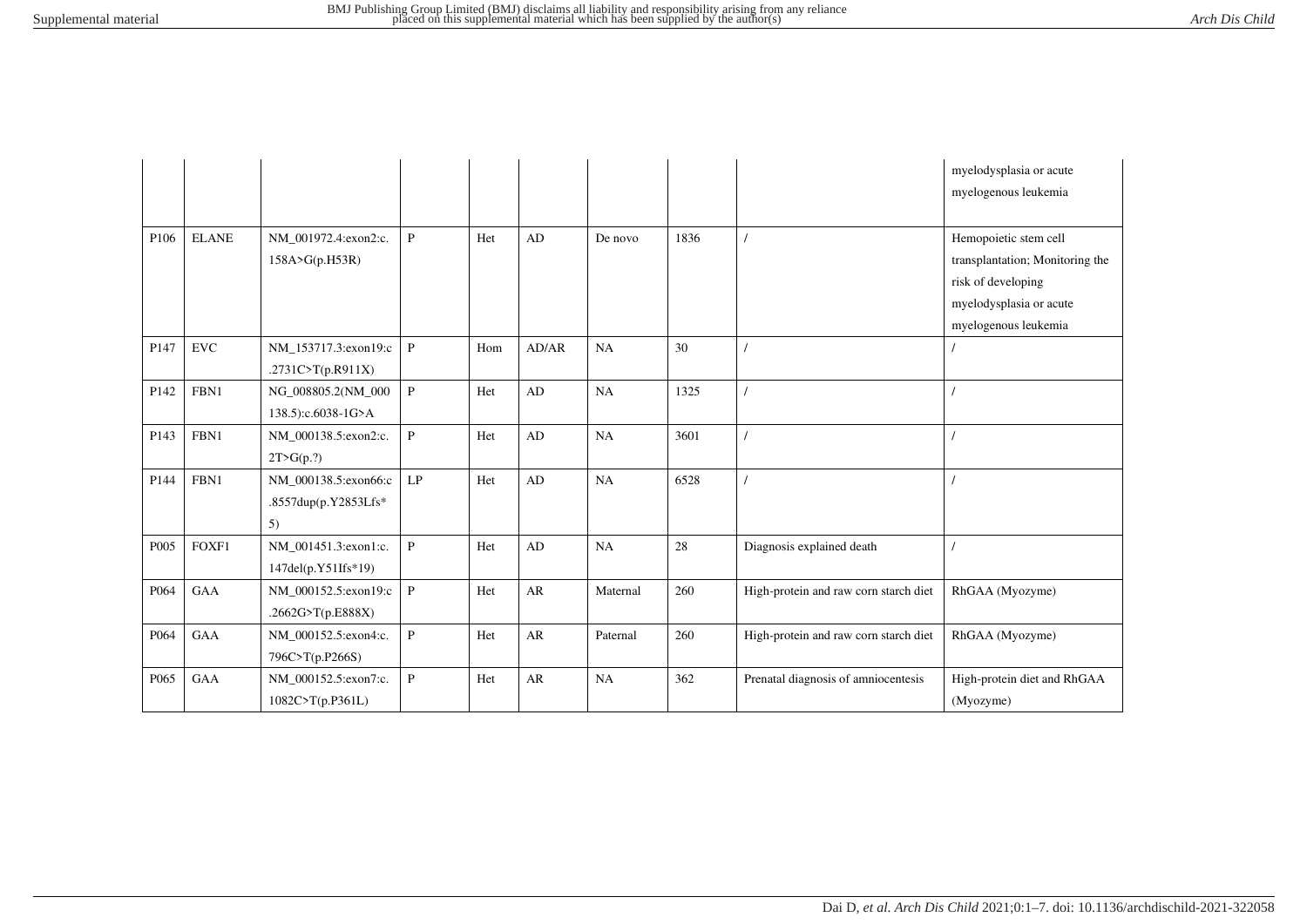| P065             | GAA        | NM 000152.5:exon14:c          | $\mathbf{P}$ | Het | AR        | NA       | 362  | Prenatal diagnosis of amniocentesis   | High-protein diet and RhGAA |
|------------------|------------|-------------------------------|--------------|-----|-----------|----------|------|---------------------------------------|-----------------------------|
|                  |            | .2015G>A(p.R672Q)             |              |     |           |          |      |                                       | (Myozyme)                   |
| P <sub>067</sub> | <b>GAA</b> | NM 000152.5:exon2:c.          | $\mathbf{P}$ | Het | AR        | Maternal | 269  |                                       | High-protein diet and RhGAA |
|                  |            | 258del(p.N87Tfs*55)           |              |     |           |          |      |                                       | (Myozyme)                   |
| P067             | <b>GAA</b> | NM 000152.5:exon10:c          | P            | Het | AR        | Paternal | 269  |                                       | High-protein diet and RhGAA |
|                  |            | .1548G>A(p.W516X)             |              |     |           |          |      |                                       | (Myozyme)                   |
| P138             | GAA        | NM_000152.5:exon12:c          | LP           | Het | AR        | Maternal | 420  | High-protein and raw corn starch diet | RhGAA (Myozyme)             |
|                  |            | .1669A>T(p.I557F)             |              |     |           |          |      |                                       |                             |
| P138             | <b>GAA</b> | NM 000152.5:exon6:c.          | LP           | Het | AR        | Paternal | 420  | High-protein and raw corn starch diet | RhGAA (Myozyme)             |
|                  |            | 1013A > T(p.D338V)            |              |     |           |          |      |                                       |                             |
| P107             | GATA2      | NM 032638.5:exon6:c.          | $\mathbf{P}$ | Het | $\rm{AD}$ | Paternal | 5897 |                                       |                             |
|                  |            | 1187G>A(p.R396Q)              |              |     |           |          |      |                                       |                             |
| P108             | HAX1       | NM 006118.4:exon3:c.          | $\mathbf{P}$ | Het | AR        | Maternal | 482  | Early G-CSF treatment, Monitoring     |                             |
|                  |            | $430 \text{dup}(p.V144Gfs*5)$ |              |     |           |          |      | occurrence of myelodysplastic         |                             |
|                  |            |                               |              |     |           |          |      | syndrome or acute myeloid leukemia    |                             |
| P108             | HAX1       | NG 007369.1(NM 006            | P            | Het | AR        | Paternal | 482  | Early G-CSF treatment, Monitoring     |                             |
|                  |            | 118.4):c.557-1G>C             |              |     |           |          |      | occurrence of myelodysplastic         |                             |
|                  |            |                               |              |     |           |          |      | syndrome or acute myeloid leukemia    |                             |
| P109             | HAX1       | NM_006118.4:exon3:c.          | $\mathbf{P}$ | Het | AR        | Paternal | 1470 | Early G-CSF treatment, Monitoring     |                             |
|                  |            | 430dup(p.V144Gfs*5)           |              |     |           |          |      | occurrence of myelodysplastic         |                             |
|                  |            |                               |              |     |           |          |      | syndrome or acute myeloid leukemia    |                             |
| P109             | HAX1       | NM_006118.4:exon2:c.          | LP           | Het | AR        | Maternal | 1470 | Early G-CSF treatment, Monitoring     |                             |
|                  |            | 216_217insC(p.I73Hfs*         |              |     |           |          |      | occurrence of myelodysplastic         |                             |
|                  |            | 6)                            |              |     |           |          |      | syndrome or acute myeloid leukemia    |                             |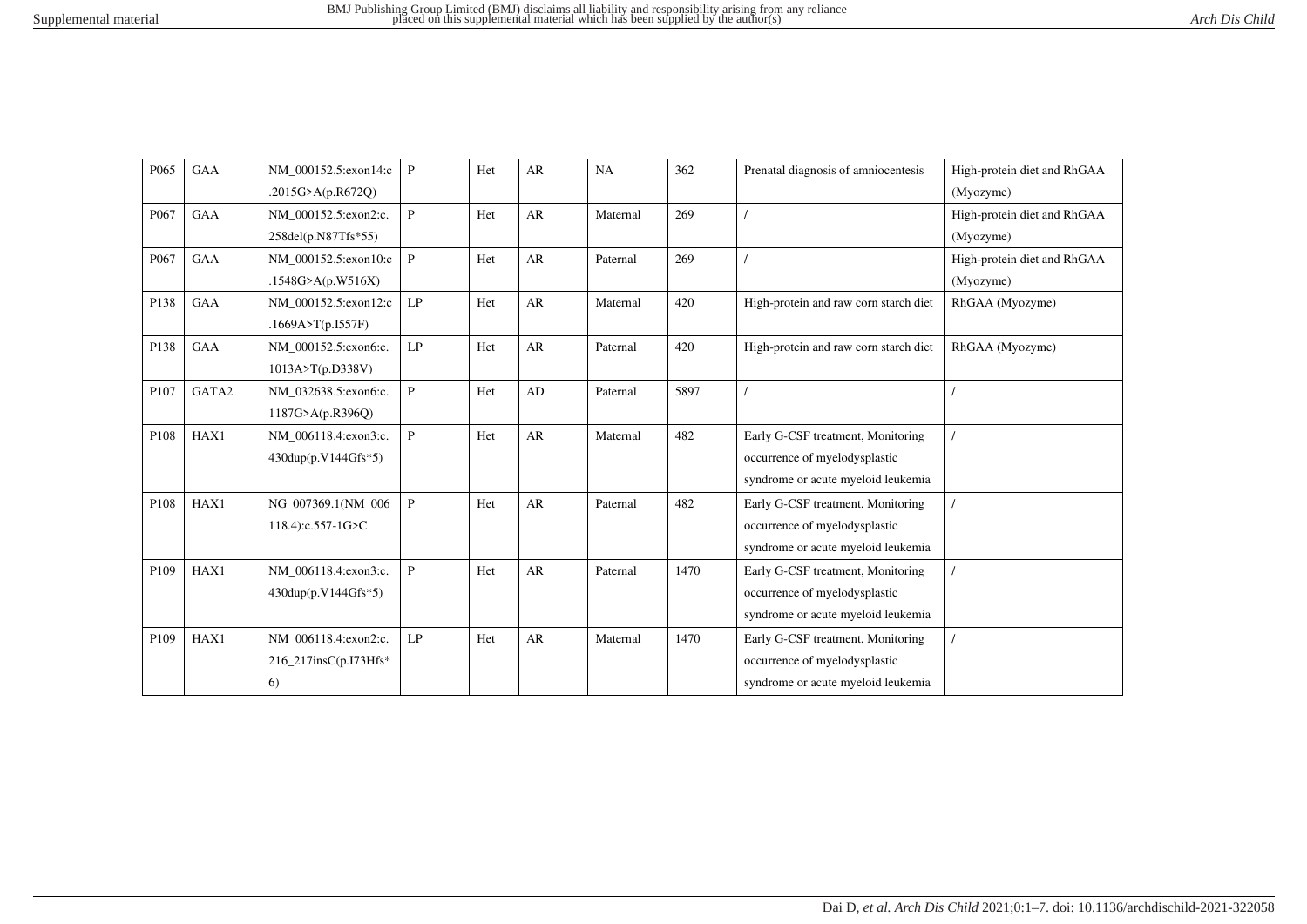| P <sub>137</sub> | IDS    | NM 000202.8:exon3:c.  | P              | Hemi | <b>XLR</b> | Maternal/   | 1195 | Hemopoietic stem cell transplantation |                                |
|------------------|--------|-----------------------|----------------|------|------------|-------------|------|---------------------------------------|--------------------------------|
|                  |        | 253G>A(p.A85T)        |                |      |            | Normal      |      |                                       |                                |
| P110             | IFNGR1 | NG 007394.1(NM 000    | $\mathbf{P}$   | Hom  | AD/AR      | NA          | 1192 |                                       | avoiding BCG vaccination       |
|                  |        | 416.3):c.861+2T>A     |                |      |            |             |      |                                       |                                |
| P039             | IL10RA | NM 001558.4:exon3:c.  | $\mathbf{P}$   | Het  | AR         | NA          | 72   | Umbilical cord blood stem cell        |                                |
|                  |        | 301C>T(p.R101W)       |                |      |            |             |      | transplantation                       |                                |
| P039             | IL10RA | NM_001558.4:exon4:c.  | $\mathbf{P}$   | Het  | AR         | NA          | 72   | Umbilical cord blood stem cell        |                                |
|                  |        | 537G>A(p.T179T)       |                |      |            |             |      | transplantation                       |                                |
| P041             | IL10RA | NM_001558.4:exon3:c.  | $\mathbf{P}$   | Hom  | AR         | Paternal/Ma | 75   |                                       | Umbilical cord blood stem cell |
|                  |        | 301C>T(p.R101W)       |                |      |            | ternal      |      |                                       | transplantation                |
| P044             | IL2RG  | NM 000206.3:exon7:c.  | $\mathbf{P}$   | Hemi | <b>XLR</b> | Maternal    | 284  |                                       | Umbilical cord blood stem cell |
|                  |        | 865C>T(p.R289X)       |                |      |            |             |      |                                       | transplantation                |
| P046             | IL2RG  | NM 000206.3:exon3:c.  | $\mathbf{P}$   | Hemi | <b>XLR</b> | Maternal    | 143  | Diagnosis explained death             | Umbilical cord blood stem cell |
|                  |        | 371T>G(p.L124R)       |                |      |            |             |      |                                       | transplantation                |
| P053             | IL2RG  | NM 000206.3:exon5:c.  | $\mathbf{P}$   | Hemi | <b>XLR</b> | Maternal    | 224  | Diagnosis explained death             | Umbilical cord blood stem cell |
|                  |        | 664C>T(p.R222C)       |                |      |            |             |      |                                       | transplantation                |
| P054             | IL2RG  | NM 000206.3:exon6:c.  | $\mathbf{P}$   | Hemi | <b>XLR</b> | Maternal    | 137  | Diagnosis explained death             | Umbilical cord blood stem cell |
|                  |        | 816_819del(p.I273Sfs* |                |      |            |             |      |                                       | transplantation                |
|                  |        | 20)                   |                |      |            |             |      |                                       |                                |
| P058             | IL2RG  | NM 000206.3:exon4:c.  | $\mathbf{P}$   | Het  | <b>XLR</b> | NA          | 129  |                                       | Umbilical cord blood stem cell |
|                  |        | 548T > A(p.L183X)     |                |      |            |             |      |                                       | transplantation                |
| P062             | IL2RG  | NM 000206.3:exon5:c.  | LP             | Hemi | <b>XLR</b> | Maternal    | 197  | Umbilical cord blood stem cell        |                                |
|                  |        | 719G>A(p.W240X)       |                |      |            |             |      | transplantation                       |                                |
| P111             | IL2RG  | NM 000206.3:exon5:c.  | $\overline{P}$ | Het  | <b>XLR</b> | Maternal    | 551  | Umbilical cord blood stem cell        |                                |
|                  |        | 670C > T(p.R224W)     |                |      |            |             |      | transplantation                       |                                |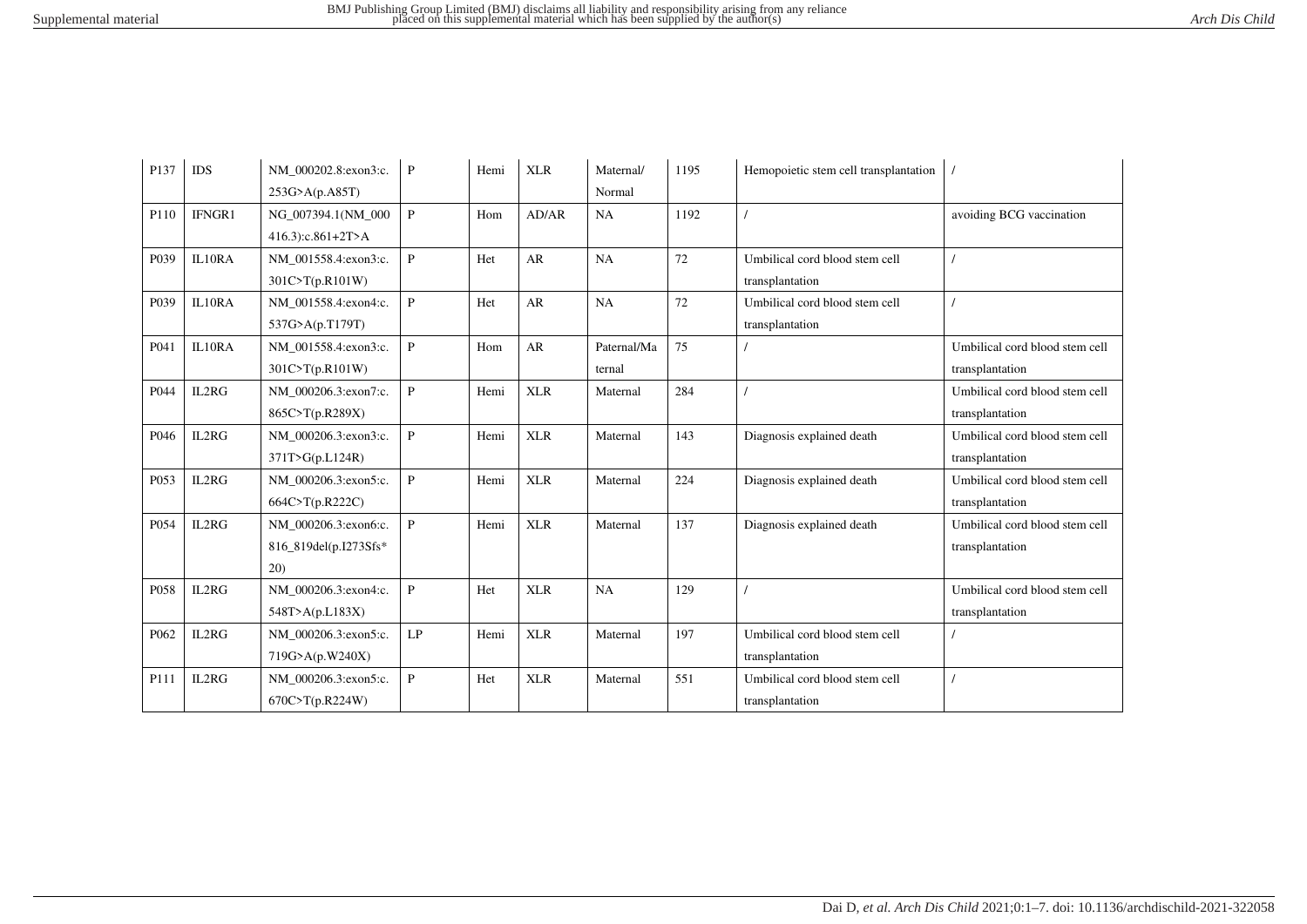| P112             | IL2RG            | NM 000206.3:exon8:c.  | $\mathbf{P}$  | Hemi | <b>XLR</b> | Maternal    | 703  | Umbilical cord blood stem cell |                                  |
|------------------|------------------|-----------------------|---------------|------|------------|-------------|------|--------------------------------|----------------------------------|
|                  |                  | 982C>T(p.R328X)       |               |      |            |             |      | transplantation                |                                  |
| P051             | IL7R             | NG 009567.1(NM 002    | $\mathbf{P}$  | Hom  | AR         | Maternal/Pa | 181  |                                | Avoiding BCG vaccination         |
|                  |                  | 185.5):c.537+1G>A     |               |      |            | ternal      |      |                                |                                  |
| P141             | MMP21            | NM 147191.1:exon2:c.  | LP            | Het  | AR         | Paternal    | 5575 |                                |                                  |
|                  |                  | 557_558delinsTT(p.S18 |               |      |            |             |      |                                |                                  |
|                  |                  | 6I)                   |               |      |            |             |      |                                |                                  |
| P <sub>141</sub> | MMP21            | NM 147191.1:exon2:c.  | LP            | Het  | AR         | Maternal    | 5575 |                                |                                  |
|                  |                  | 414dup(p.R139Qfs*119  |               |      |            |             |      |                                |                                  |
|                  |                  |                       |               |      |            |             |      |                                |                                  |
| P006             | MTM1             | NM_000252.3:exon12:c  | $\, {\bf P}$  | Hemi | XL/XLR     | NA          | 28   | Redirection of care            | Prevention of choke after eating |
|                  |                  | .1262G>A(p.R421Q)     |               |      |            |             |      |                                | and specialized nursing          |
| P007             | MTM1             | NG_008199.1(NM_000    | $\mathbf{P}$  | Hemi | <b>XLR</b> | NA          | 28   | Redirection of care            | Prevention of choke after eating |
|                  |                  | 252.3):c.231+1G>T     |               |      |            |             |      |                                | and specialized nursing          |
| P008             | MTM1             | NM 000252.3:exon9:c.  | LP            | Hemi | <b>XLR</b> | Maternal    | 28   | Redirection of care            | Prevention of choke after eating |
|                  |                  | 832G>A(p.D278N)       |               |      |            |             |      |                                | and specialized nursing          |
| P <sub>009</sub> | MTM1             | NG_008199.1(NM_000    | $\mathbf{P}$  | Het  | <b>XLR</b> | NA          | 33   | Redirection of care            | Prevention of choke after eating |
|                  |                  | 252.3):c.528+1G>A     |               |      |            |             |      |                                | and specialized nursing          |
| P010             | MTM1             | NM 000252.3:exon9:c.  | $\mathbf{P}$  | Hemi | <b>XLR</b> | Maternal    | 48   | Redirection of care            | Prevention of choke after eating |
|                  |                  | 721C>T(p.R241C)       |               |      |            |             |      |                                | and specialized nursing          |
| P <sub>060</sub> | NCF <sub>2</sub> | NM 000433.4:exon13:c  | $\mathrm{LP}$ | Hom  | ${\sf AR}$ | Maternal/Pa | 214  |                                |                                  |
|                  |                  | .1180T>G(p.Y394D)     |               |      |            | ternal      |      |                                |                                  |
| P071             | <b>NIPBL</b>     | NM_015384.5:exon10:c  | $\mathbf{P}$  | Het  | AD         | De novo     | 118  |                                |                                  |
|                  |                  | .1660C>T(p.Q554X)     |               |      |            |             |      |                                |                                  |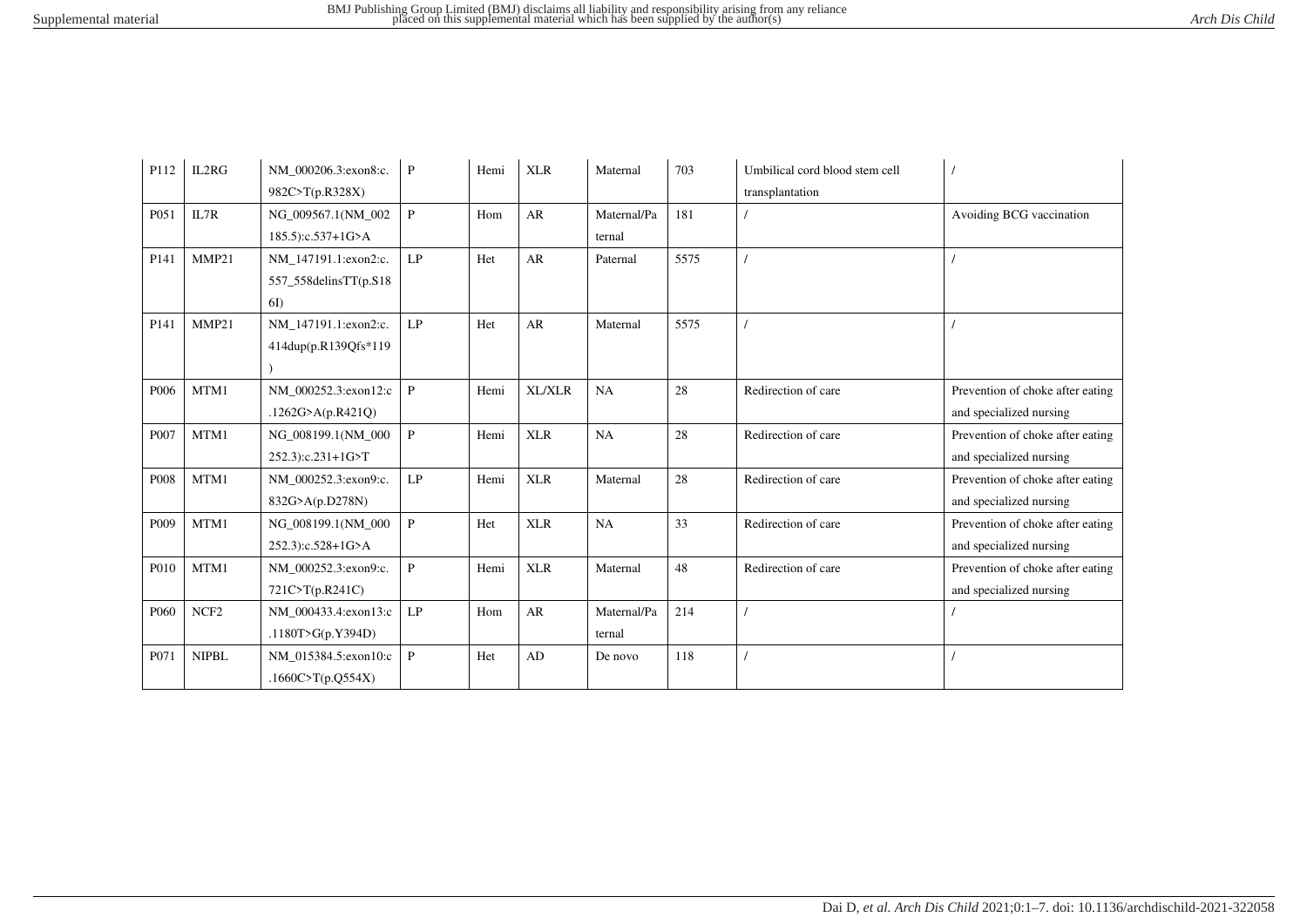| P <sub>069</sub> | OFD1   | NM 003611.3:exon11:c<br>.1089del(p.R364Efs*5)                     | $\mathbf{P}$ | Het  | <b>XLD</b> | De novo  | 336  |                                       |                                                                  |
|------------------|--------|-------------------------------------------------------------------|--------------|------|------------|----------|------|---------------------------------------|------------------------------------------------------------------|
| P136             | PHKA2  | NM_000292.3:exon33:c<br>.3614C>T(p.P1205L)                        | LP           | Hemi | <b>XLR</b> | Maternal | 1449 | High-protein and raw corn starch diet |                                                                  |
| P011             | PHOX2B | NM_003924.4:exon3:c.<br>756_776dup(p.A254_A<br>$260$ dup)         | $\mathbf{P}$ | Het  | AD         | De novo  | 88   | Redirection of care                   |                                                                  |
| P012             | PHOX2B | NM_003924.4:exon3:c.<br>741_761dup(p.A254_A<br>$260$ dup)         | $\mathbf{P}$ | Het  | AD         | De novo  | 44   | Redirection of care                   |                                                                  |
| P013             | PHOX2B | NM_003924.4:exon3:c.<br>744_761dup(p.A255_A<br>$260$ dup)         | LP           | Het  | AD         | NA       | 52   | Redirection of care                   |                                                                  |
| P014             | PHOX2B | NM_003924.4:exon3:c.<br>726_743dup(p.A255_A<br>$260 \text{dup}$ ) | $\mathbf{P}$ | Het  | AD         | De novo  | 54   | Redirection of care                   |                                                                  |
| P113             | PIK3CD | NM_005026.5:exon24:c<br>.3061G>A(p.E1021K)                        | $\mathbf{P}$ | Het  | AD         | De novo  | 2705 |                                       | Monitoring occurrence of<br>thrombocytopenia,<br>Transplantation |
| P114             | PIK3CD | NM_005026.5:exon24:c<br>.3074A>G(p.E1025G)                        | $\, {\bf P}$ | Het  | AD         | De novo  | 3163 |                                       | Monitoring occurrence of<br>thrombocytopenia,<br>Transplantation |
| P115             | PIK3CD | NM_005026.5:exon24:c<br>.3061G>A(p.E1021K)                        | $\mathbf{P}$ | Het  | AD         | De novo  | 3274 | Medicine therapy (Rapamycin)          | Monitoring occurrence of<br>thrombocytopenia,<br>Transplantation |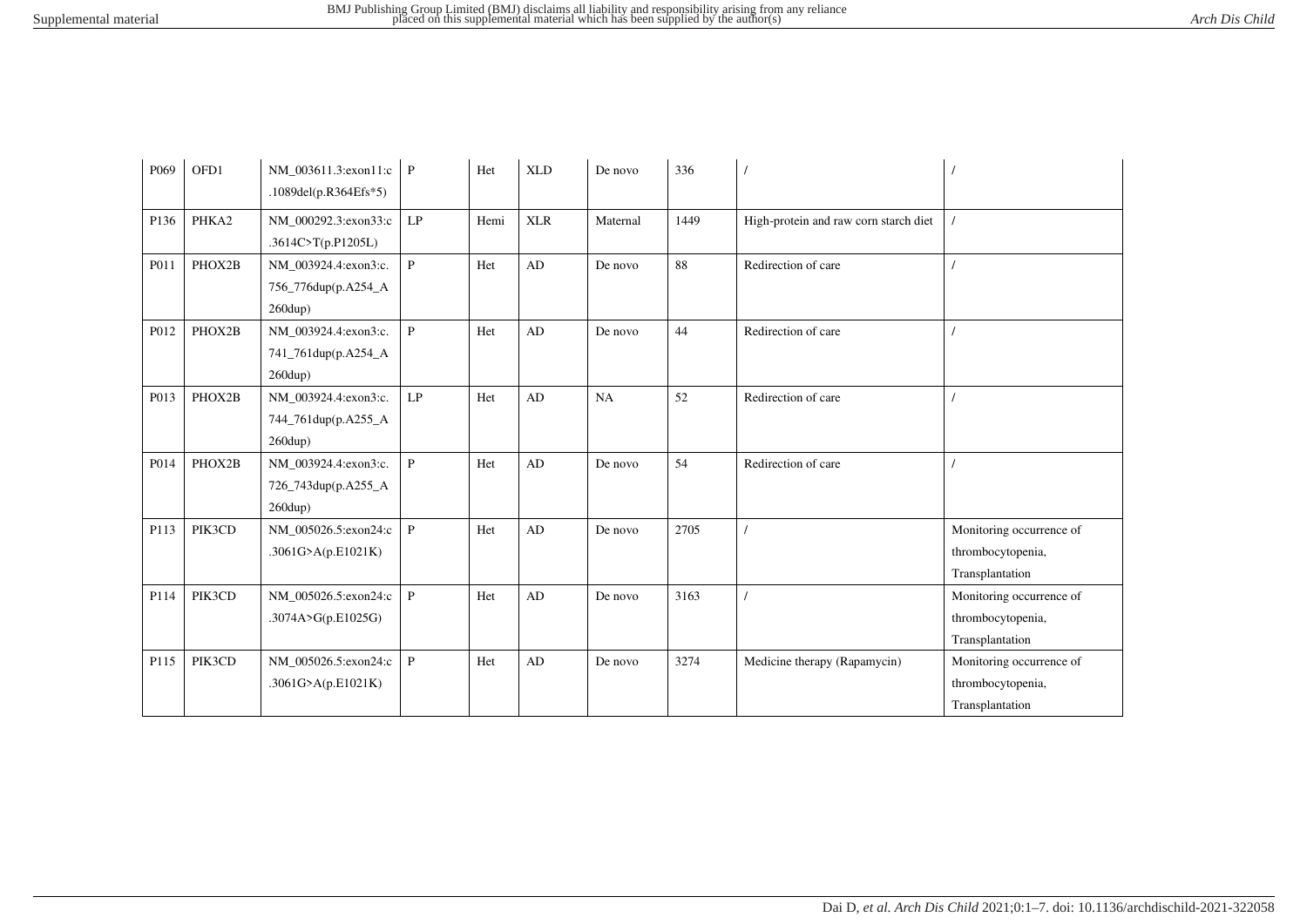| P116 | PIK3CD | NM 005026.5:exon24:c | $\mathbf{P}$               | Het | AD         | NA          | 3297 | Medicine therapy (Rapamycin)        | Monitoring occurrence of |
|------|--------|----------------------|----------------------------|-----|------------|-------------|------|-------------------------------------|--------------------------|
|      |        | .3061G>A(p.E1021K)   |                            |     |            |             |      |                                     | thrombocytopenia,        |
|      |        |                      |                            |     |            |             |      |                                     | Transplantation          |
| P117 | PIK3CD | NM_005026.5:exon24:c | $\mathbf{P}$               | Het | AD         | De novo     | 3891 |                                     | Monitoring occurrence of |
|      |        | .3061G>A(p.E1021K)   |                            |     |            |             |      |                                     | thrombocytopenia,        |
|      |        |                      |                            |     |            |             |      |                                     | Transplantation          |
| P118 | PIK3R1 | NG 012849.2(NM 181   | $\mathbf{P}$               | Het | AD/AR      | NA          | 4136 |                                     |                          |
|      |        | 523.3):c.1425+2T>G   |                            |     |            |             |      |                                     |                          |
| P033 | PTPN11 | NM 002834.3:exon4:c. | $\mathbf{P}$               | Het | AD         | De novo     | 41   |                                     |                          |
|      |        | 417G>C(p.E139D)      |                            |     |            |             |      |                                     |                          |
| P034 | PTPN11 | NM_002834.3:exon7:c. | $\, {\bf P}$               | Het | ${\rm AD}$ | $_{\rm NA}$ | 56   |                                     |                          |
|      |        | 853T>C(p.F285L)      |                            |     |            |             |      |                                     |                          |
| P052 | RAG1   | NM 000448.3:exon2:c. | $\ensuremath{\mathrm{LP}}$ | Het | AD/AR      | Paternal    | 345  | Diagnosis explained death, Prenatal | Avoiding BCG vaccination |
|      |        | 2095C>T(p.R699W)     |                            |     |            |             |      | diagnosis of amniocentesis          |                          |
| P052 | RAG1   | NM 000448.3:exon2:c. | $\mathbf{P}$               | Het | AD/AR      | Maternal    | 345  | Diagnosis explained death, Prenatal | Avoiding BCG vaccination |
|      |        | 1971_1978del(p.L658Y |                            |     |            |             |      | diagnosis of amniocentesis          |                          |
|      |        | $fs*5)$              |                            |     |            |             |      |                                     |                          |
| P055 | RAG1   | NM 000448.3:exon2:c. | $\mathrm{LP}$              | Het | AD/AR      | Maternal    | 408  | Diagnosis explained death           | Avoiding BCG vaccination |
|      |        | 100C>T(p.R34W)       |                            |     |            |             |      |                                     |                          |
| P055 | RAG1   | NM 000448.3:exon2:c. | $\mathbf{P}$               | Het | AD/AR      | Maternal    | 408  | Diagnosis explained death           | Avoiding BCG vaccination |
|      |        | 1088G > A(p.C363Y)   |                            |     |            |             |      |                                     |                          |
| P055 | RAG1   | NM_000448.3:exon2:c. | $\mathbf{P}$               | Het | AD/AR      | Paternal    | 408  | Diagnosis explained death           | Avoiding BCG vaccination |
|      |        | 2095C>T(p.R699W)     |                            |     |            |             |      |                                     |                          |
| P119 | RAG1   | NM_000448.3:exon2:c. | $\mathbf{P}$               | Het | AD/AR      | Paternal    | 640  | Redirection of care                 | Avoiding BCG vaccination |
|      |        | 424C>T(p.R142X)      |                            |     |            |             |      |                                     |                          |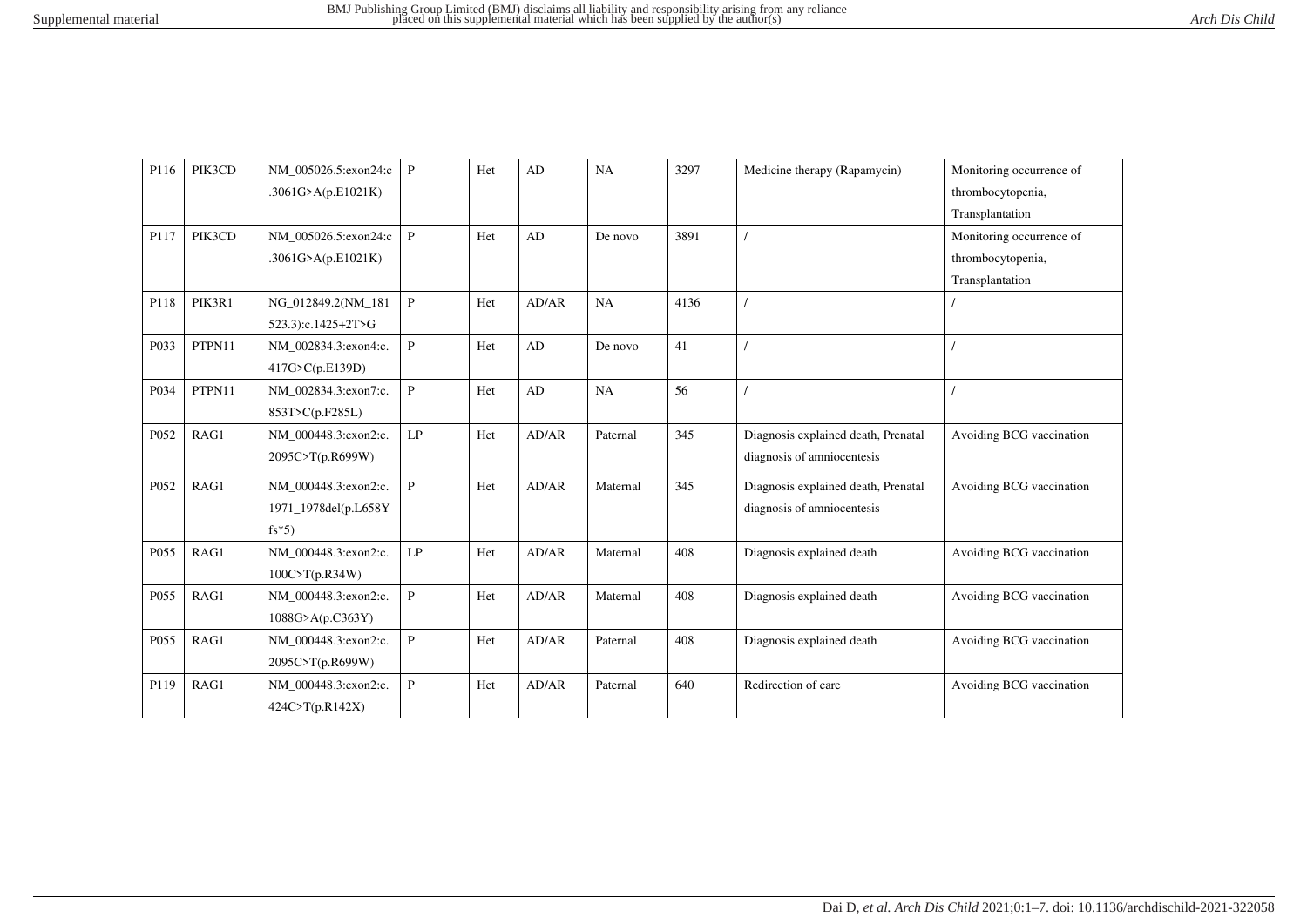| P119              | RAG1         | NM 000448.3:exon2:c. | LP           | Het | AD/AR | Maternal | 640  | Redirection of care                | Avoiding BCG vaccination      |
|-------------------|--------------|----------------------|--------------|-----|-------|----------|------|------------------------------------|-------------------------------|
|                   |              | 333C>A(p.C111X)      |              |     |       |          |      |                                    |                               |
| P120              | RAG1         | NM 000448.3:exon2:c. | $\mathbf{P}$ | Het | AD/AR | Maternal | 773  |                                    | Avoiding BCG vaccination      |
|                   |              | 1186C>T(p.R396C)     |              |     |       |          |      |                                    |                               |
| P120              | RAG1         | NM 000448.3:exon2:c. | LP           | Het | AD/AR | Paternal | 773  |                                    | Avoiding BCG vaccination      |
|                   |              | 2240A>C(p.H747P)     |              |     |       |          |      |                                    |                               |
| P <sub>121</sub>  | RAG1         | NM_000448.3:exon2:c. | LP           | Het | AD/AR | Paternal | 5111 |                                    | Avoiding BCG vaccination      |
|                   |              | 2333G>A(p.R778Q)     |              |     |       |          |      |                                    |                               |
| P121              | RAG1         | NM_000448.3:exon2:c. | $\mathbf{P}$ | Het | AD/AR | Maternal | 5111 |                                    | Avoiding BCG vaccination      |
|                   |              | 2104_2105insGAAA(p.  |              |     |       |          |      |                                    |                               |
|                   |              | K702Rfs*11)          |              |     |       |          |      |                                    |                               |
| P145              | SAMD9        | NM_017654.4:exon3:c. | $\mathbf{P}$ | Het | AD/AR | De novo  | 550  |                                    |                               |
|                   |              | 2944C>T(p.R982C)     |              |     |       |          |      |                                    |                               |
| P146              | <b>SBDS</b>  | NM 016038.4:exon2:c. | $\mathbf{P}$ | Het | AR    | Maternal | 1947 | Pancreatin replacement therapy, G- |                               |
|                   |              | 184A>T(p.K62X)       |              |     |       |          |      | CSF treatment, Monitoring          |                               |
|                   |              |                      |              |     |       |          |      | occurrence of myelodysplastic      |                               |
|                   |              |                      |              |     |       |          |      | syndrome or acute myeloid leukemia |                               |
| P146              | <b>SBDS</b>  | NG_007277.1(NM_016   | $\mathbf{P}$ | Het | AR    | Paternal | 1947 | Pancreatin replacement therapy, G- |                               |
|                   |              | 038.4):c.258+2T>C    |              |     |       |          |      | CSF treatment, Monitoring          |                               |
|                   |              |                      |              |     |       |          |      | occurrence of myelodysplastic      |                               |
|                   |              |                      |              |     |       |          |      | syndrome or acute myeloid leukemia |                               |
| P <sub>00</sub> 3 | <b>SFTPC</b> | NM 003018.4:exon3:c. | $\mathbf{P}$ | Het | AD/AR | De novo  | 210  | Hydroxychloroquine                 |                               |
|                   |              | 218T>C(p.I73T)       |              |     |       |          |      |                                    |                               |
| P004              | <b>SFTPC</b> | NM_003018.4:exon5:c. | $\mathbf{P}$ | Het | AD/AR | NA       | 22   | Redirection of care                | Glucocorticoid/hydroxychloroq |
|                   |              | 563T>C(p.L188P)      |              |     |       |          |      |                                    | uine/azitromycin              |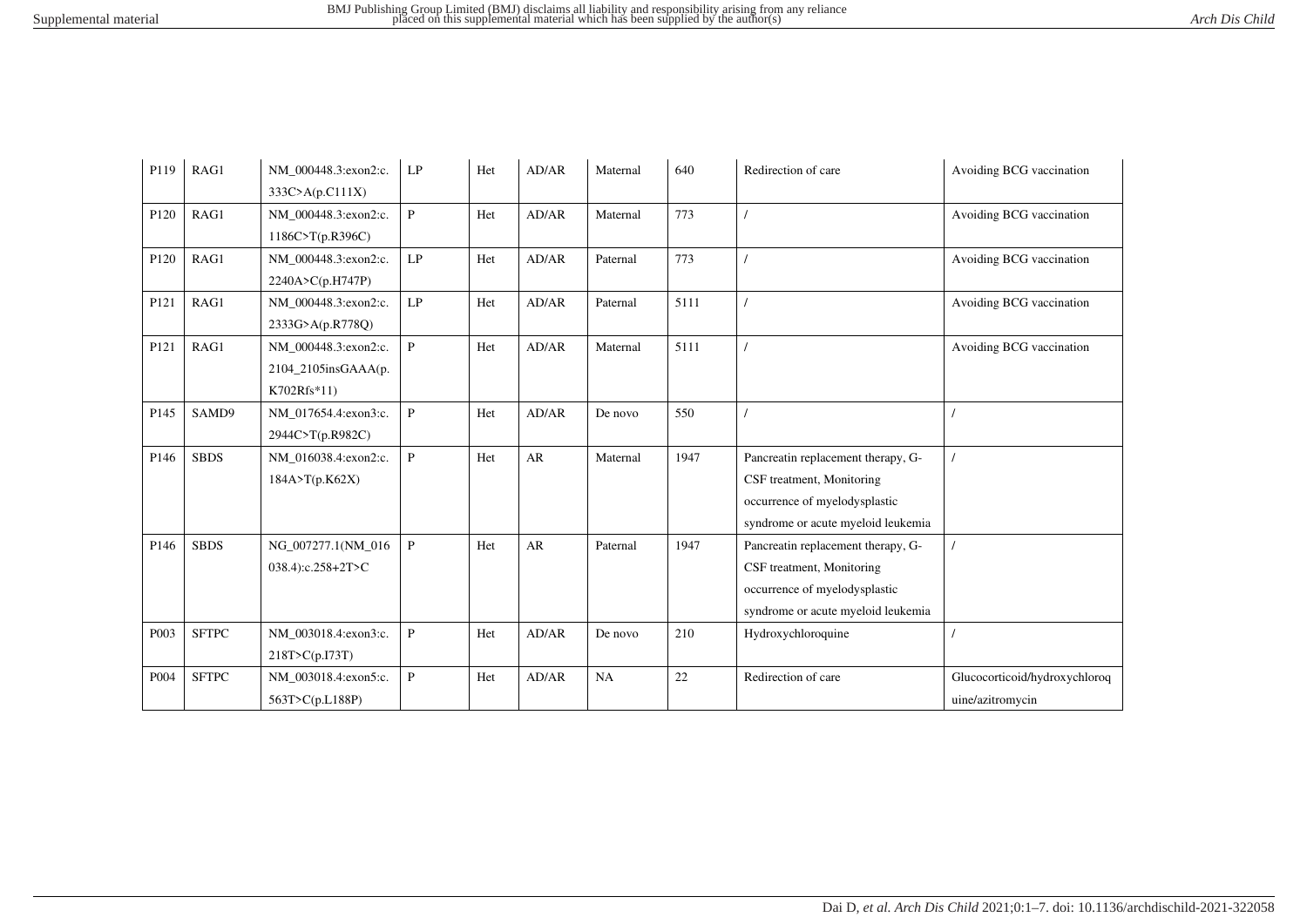| P036 | <b>SFTPC</b> | NM_003018.4:exon4:c.  | $\mathbf P$   | Het | AD/AR | De novo      | 120  | Hydroxychloroquine              |                               |
|------|--------------|-----------------------|---------------|-----|-------|--------------|------|---------------------------------|-------------------------------|
|      |              | 337T>C(p.Y113H)       |               |     |       |              |      |                                 |                               |
| P037 | <b>SFTPC</b> | NM_003018.4:exon3:c.  | $\, {\bf P}$  | Het | AD/AR | Paternal     | 320  | Hydroxychloroquine              |                               |
|      |              | 314A>G(p.D105G)       |               |     |       |              |      |                                 |                               |
| P038 | <b>SFTPC</b> | NM 003018.4:exon3:c.  | $\, {\bf P}$  | Het | AD/AR | De novo      | 210  | Hydroxychloroquine              |                               |
|      |              | 218T>C(p.I73T)        |               |     |       |              |      |                                 |                               |
| P085 | <b>SFTPC</b> | NM 003018.4:exon3:c.  | $\mathbf{P}$  | Het | AD/AR | Maternal/Br  | 451  |                                 | Glucocorticoid/hydroxychloroq |
|      |              | 218T>C(p.I73T)        |               |     |       | other(ILD)   |      |                                 | uine/azitromycin              |
| P086 | <b>SFTPC</b> | NM 003018.4:exon3:c.  | $\, {\bf P}$  | Het | AD/AR | De novo      | 994  | Hydroxychloroquine              |                               |
|      |              | 218T>C(p.I73T)        |               |     |       |              |      |                                 |                               |
| P135 | SLC7A7       | NM_001126106.4:exon   | $\mathrm{LP}$ | Het | AR    | Maternal     | 2352 | Low-protein diet and citrulline |                               |
|      |              | 3: c.235G > A(p.G79R) |               |     |       |              |      | supplement                      |                               |
| P135 | SLC7A7       | NG_012851.2(NM_001    | $\mathbf{P}$  | Het | AR    | Paternal/Bro | 2352 | Low-protein diet and citrulline |                               |
|      |              | 126106.4):c.625+1G>A  |               |     |       | ther         |      | supplement                      |                               |
| P022 | SPINK5       | NM 006846.4:exon24:c  | $\mathbf{P}$  | Hom | AD/AR | NA           | 40   |                                 |                               |
|      |              | .2260A>T(p.K754X)     |               |     |       |              |      |                                 |                               |
| P122 | STAT1        | NM 007315.4:exon14:c  | $\mathrm{LP}$ | Het | AD/AR | De novo      | 771  | Antibiotic prophylaxis          | Avoiding BCG vaccination,     |
|      |              | .1132A>G(p.R378G)     |               |     |       |              |      |                                 | Monitoring multiple organ     |
|      |              |                       |               |     |       |              |      |                                 | diseases and autoimmune       |
|      |              |                       |               |     |       |              |      |                                 | diseases                      |
| P123 | STAT1        | NM 007315.4:exon12:c  | $\mathbf{P}$  | Het | AD/AR | De novo      | 1370 | Antibiotic prophylaxis          | Avoiding BCG vaccination,     |
|      |              | .1078G>T(p.V360F)     |               |     |       |              |      |                                 | Monitoring multiple organ     |
|      |              |                       |               |     |       |              |      |                                 | diseases and autoimmune       |
|      |              |                       |               |     |       |              |      |                                 | diseases                      |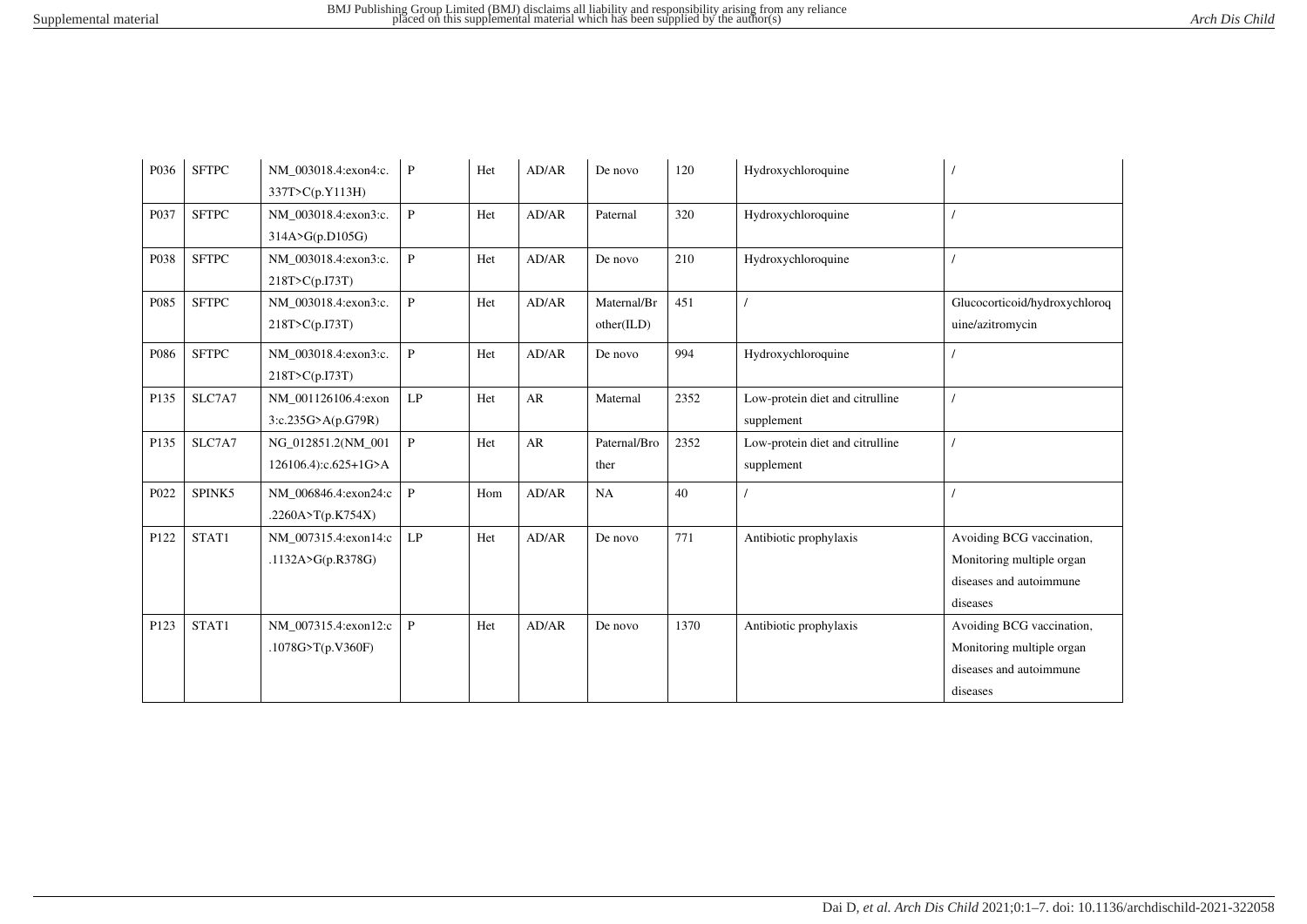| P124 | STAT1 | NM 007315.4:exon10:c | LP           | Het         | AD/AR | De novo      | 3935 | Antibiotic prophylaxis              | Avoiding BCG vaccination, |
|------|-------|----------------------|--------------|-------------|-------|--------------|------|-------------------------------------|---------------------------|
|      |       | .882C>G(p.I294M)     |              |             |       |              |      |                                     | Monitoring multiple organ |
|      |       |                      |              |             |       |              |      |                                     | diseases and autoimmune   |
|      |       |                      |              |             |       |              |      |                                     | diseases                  |
| P125 | STAT1 | NM 007315.4:exon10:c | $\mathbf{P}$ | Het         | AD/AR | De           | 4955 | Antibiotic prophylaxis              | Avoiding BCG vaccination, |
|      |       | .854A>G(p.Q285R)     |              |             |       | novo/Sister( |      |                                     | Monitoring multiple organ |
|      |       |                      |              |             |       | Normal)      |      |                                     | diseases and autoimmune   |
|      |       |                      |              |             |       |              |      |                                     | diseases                  |
| P040 | STAT3 | NM 139276.3:exon13:c | $\mathbf{P}$ | Het         | AD    | De novo      | 274  | IFN-gamma treatment                 | Monitoring phenotypes not |
|      |       | .1144C>T(p.R382W)    |              |             |       |              |      |                                     | appeared at present       |
| P042 | STAT3 | NM 139276.3:exon13:c | $\mathbf{P}$ | Het         | AD    | NA           | 293  | IFN-gamma treatment                 | monitoring phenotypes not |
|      |       | .1144C>T(p.R382W)    |              |             |       |              |      |                                     | appeared at present       |
| P048 | STAT3 | NM 139276.3:exon13:c | $\mathbf{P}$ | Het         | AD    | De novo      | 450  | IVIG, Antibiotic prophylaxis        | Monitoring multiple organ |
|      |       | .1144C>T(p.R382W)    |              |             |       |              |      |                                     | diseases                  |
| P112 | STAT3 | NM 139276.3:exon5:c. | $\, {\bf P}$ | Mosia       | AD    | De novo      | 703  | Umbilical cord blood stem cell      |                           |
|      |       | 454C>T(p.R152W)      |              | $\mathbf c$ |       |              |      | transplantation                     |                           |
| P126 | STAT3 | NM 139276.3:exon20:c | LP           | Het         | AD    | De           | 559  | <b>IVIG, Antibiotic prophylaxis</b> | Monitoring multiple organ |
|      |       | .1826G>C(p.R609T)    |              |             |       | novo/S(Nor   |      |                                     | diseases                  |
|      |       |                      |              |             |       | mal)         |      |                                     |                           |
| P127 | STAT3 | NM 139276.3:exon15:c | LP           | Het         | AD    | De novo      | 2400 | <b>IVIG, Antibiotic prophylaxis</b> | Monitoring multiple organ |
|      |       | .1311C>A(p.H437Q)    |              |             |       |              |      |                                     | diseases                  |
| P128 | STAT3 | NM 139276.3:exon20:c | LP           | Het         | AD    | De novo      | 3853 | <b>IVIG, Antibiotic prophylaxis</b> | Monitoring multiple organ |
|      |       | .1863C>G(p.F621L)    |              |             |       |              |      |                                     | diseases                  |
| P129 | STAT3 | NM 139276.3:exon15:c | LP           | Het         | AD    | De novo      | 4567 | IVIG, Antibiotic prophylaxis        | Monitoring multiple organ |
|      |       | .1311C>G(p.H437Q)    |              |             |       |              |      |                                     | diseases                  |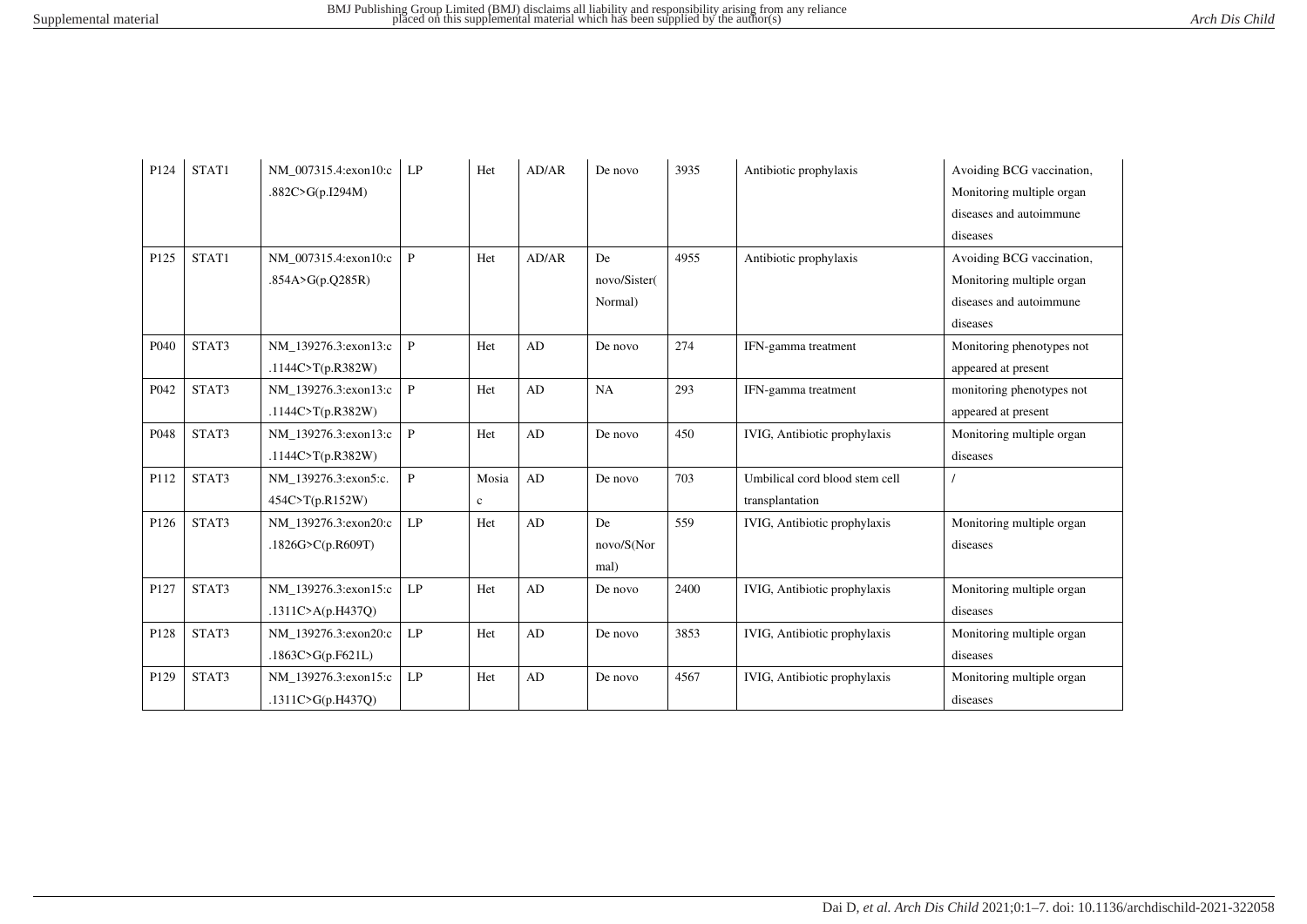| P130             | STAT3         | NM_139276.3:exon14:c P<br>.1261G>A(p.G421R)            |               | Het | $\mathbf{A}\mathbf{D}$ | De novo               | 5363 | IFN-gamma treatment                                        | Monitoring multiple organ<br>diseases |
|------------------|---------------|--------------------------------------------------------|---------------|-----|------------------------|-----------------------|------|------------------------------------------------------------|---------------------------------------|
| P068             | TMEM173       | NM_198282.4:exon5:c.<br>461A>G(p.N154S)                | $\mathsf{P}$  | Het | AD                     | De novo               | 282  | Ruxolitinib                                                |                                       |
| P <sub>140</sub> | TMEM173       | NM_198282.4:exon7:c.<br>842G>A(p.R281Q)                | $\mathbf{P}$  | Het | AD                     | De novo               | 2261 | Tofacitinib and hydroxychloroquine                         |                                       |
| P131             | TNFRSF13<br>B | NM 012452.3:exon3:c.<br>365G>A(p.R122Q)                | LP            | Het | AD/AR                  | Maternal              | 1299 |                                                            |                                       |
| P132             | TYK2          | NM_003331.5:exon4:c.<br>209_212del(p.C70Sfs*2<br>1)    | $\mathsf{P}$  | Hom | AR                     | Paternal/Ma<br>ternal | 1253 | Umbilical cord blood stem cell<br>transplantation          |                                       |
| P057             | ZAP70         | NG 007727.1(NM 001<br>079.4):c.703-1G>A                | $\mathsf{P}$  | Het | AR                     | Paternal              | 259  | Monitoring renal disease and severe<br>autoimmune syndrome |                                       |
| P057             | ZAP70         | NM_001079.4:exon12:c<br>.1523C>A(p.P508H)              | LP            | Het | AR                     | Maternal              | 259  | Monitoring renal disease and severe<br>autoimmune syndrome |                                       |
| P134             | ZBTB24        | NM_014797.3:exon2:c.<br>649_652del(p.E217Nfs<br>$*92)$ | $\mathrm{LP}$ | Het | AR                     | Paternal              | 3678 |                                                            |                                       |
| P134             | ZBTB24        | NM_014797.3:exon2:c.<br>705del(p.D236Mfs*74)           | LP            | Het | AR                     | Maternal              | 3678 |                                                            |                                       |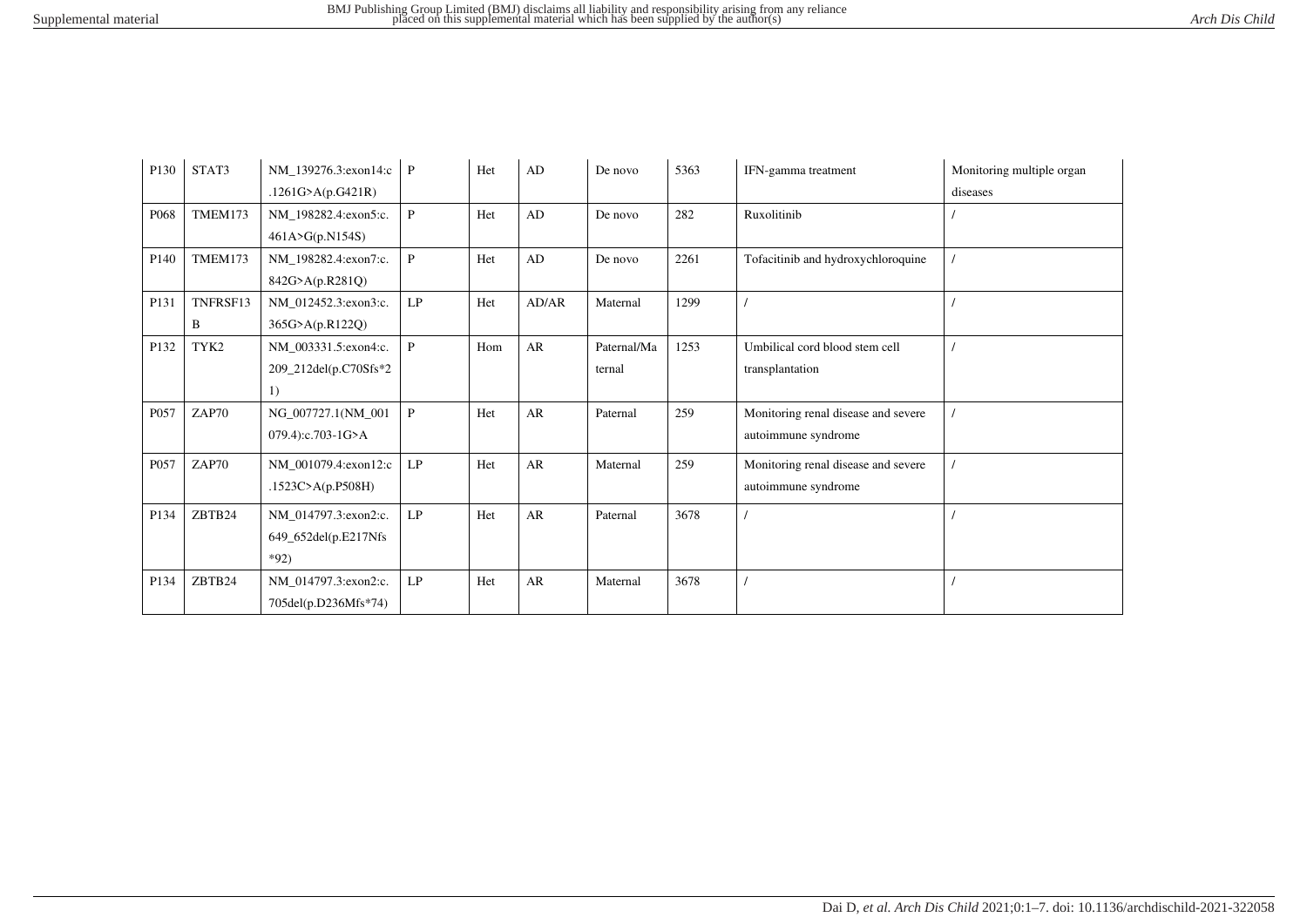

Figure S1. Collection of patients.